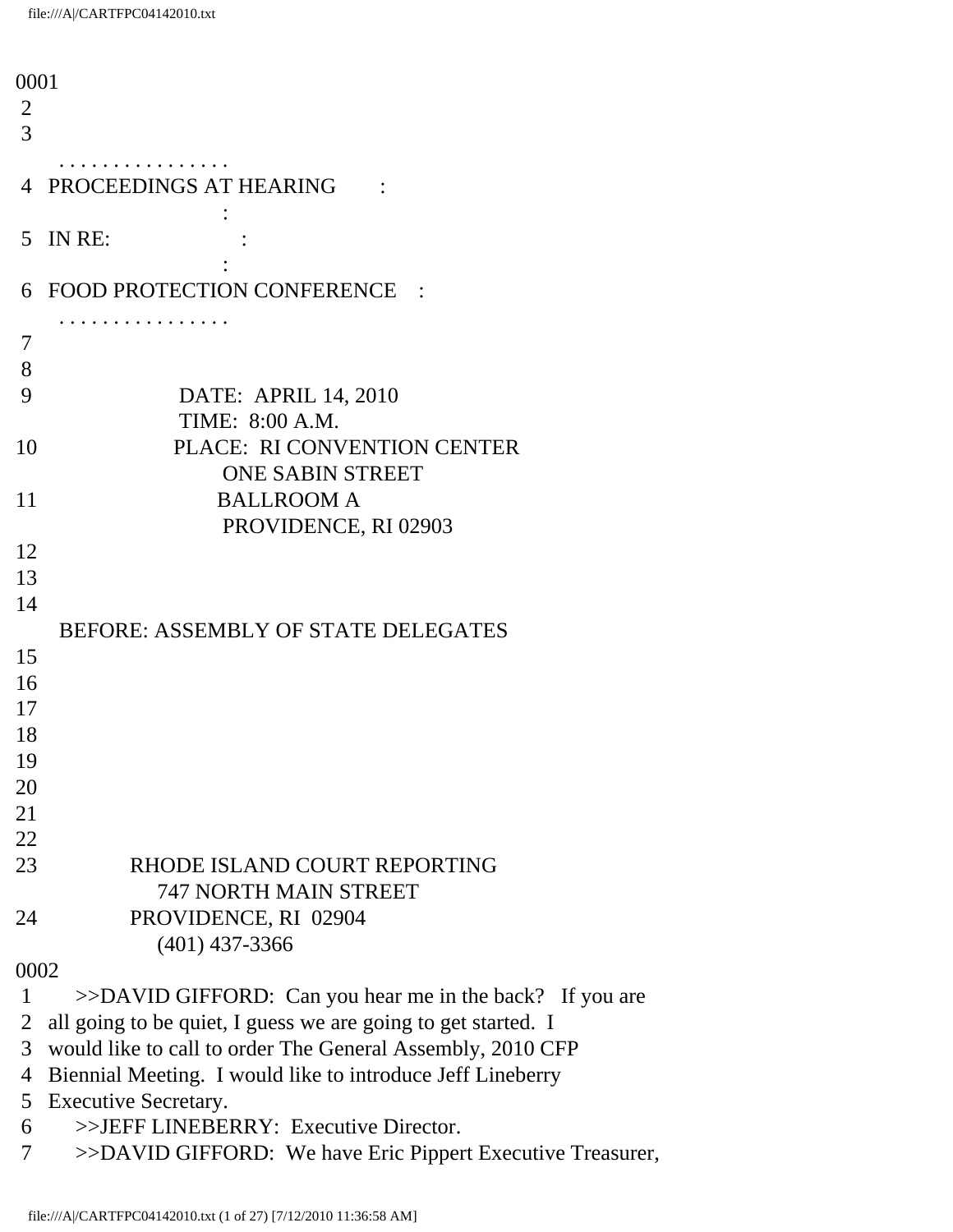- 8 John Gurrisi Conference Vice Chair.
- 9 >>DAVID GIFFORD: Mr. Levee could you join us, sir?
- 10 >>TERRY LEVEE: I thought I was done, come on.
- 11 >>DAVID GIFFORD: We have Terry Levee, who likes to make a
- 12 grand entrance, Aggie Hale Council II Chair, Council III Chair
- 13 Ken Rosenwinkel, Allen Gefius, our Lead Parliamentarian. Who is
- 14 next to you? Ruth Hendy, his left-hand Parliamentarian.
- 15 Just want to say a few words of appreciation. These
- 16 conferences do not go on by themselves. Since this is a unique
- 17 conference and really not a conference, more of a legislative
- 18 process, it is something a little different than other
- 19 conferences. I want to thank all of the state delegates for
- 20 making an effort to be here. We'll go through the roll call.
- 21 The council members certainly spent a lot of time reviewing the
- 22 issues, studying the issues, debating on these all this week. We
- 23 really appreciate everyone that was on a council this year. The
- 24 committee members, raise your hand if you were on a committee for 0003
- 1 the past two years. Great job (applause). Certainly the blood
- 2 of this organization. As you will hear, there are committee
- 3 books in the back of the room. Don't be shy about signing up for
- 4 committees.
- 5 Our sponsors we need to thank. We will a couple of times 6 today (applause). The hotel staff, the Convention Center staff,
- 7 maybe get some in here to thank personally. Certainly, this kind
- 8 of thing does not go by itself. There are a lot of people behind
- 9 the scenes that do a lot of work for this. Local Arrangements
- 10 Committee, what can we say about them. Please give them a round
- 11 of applause (applause). One side note, if I may, to talk about
- 12 the Local Arrangements Committee-- a story from last night. The
- 13 printing issues were being delayed. T, the gentleman from the
- 14 Rhode Island Health Department, you know him as the lead AD guy.
- 15 He was working hard making extra copies for the Council I issues.
- 16 All of a sudden he looks over and says, "you know today is my
- 17 wedding anniversary."
- 18 This was last night at 7:30 p.m. at night. We said "get the
- 19 heck out of here." That's the kind of dedication you've seen all
- 20 week from the Local Arrangements Committee. Please make sure
- 21 that you give them your thanks as you are going out the door as
- 22 well and with that, I will turn it over to Jeff for roll call.
- 23 >>JEFF LINEBERRY: Good morning, everyone, I'm the Executive 24 Director. I will begin with the roll call of states and as I 0004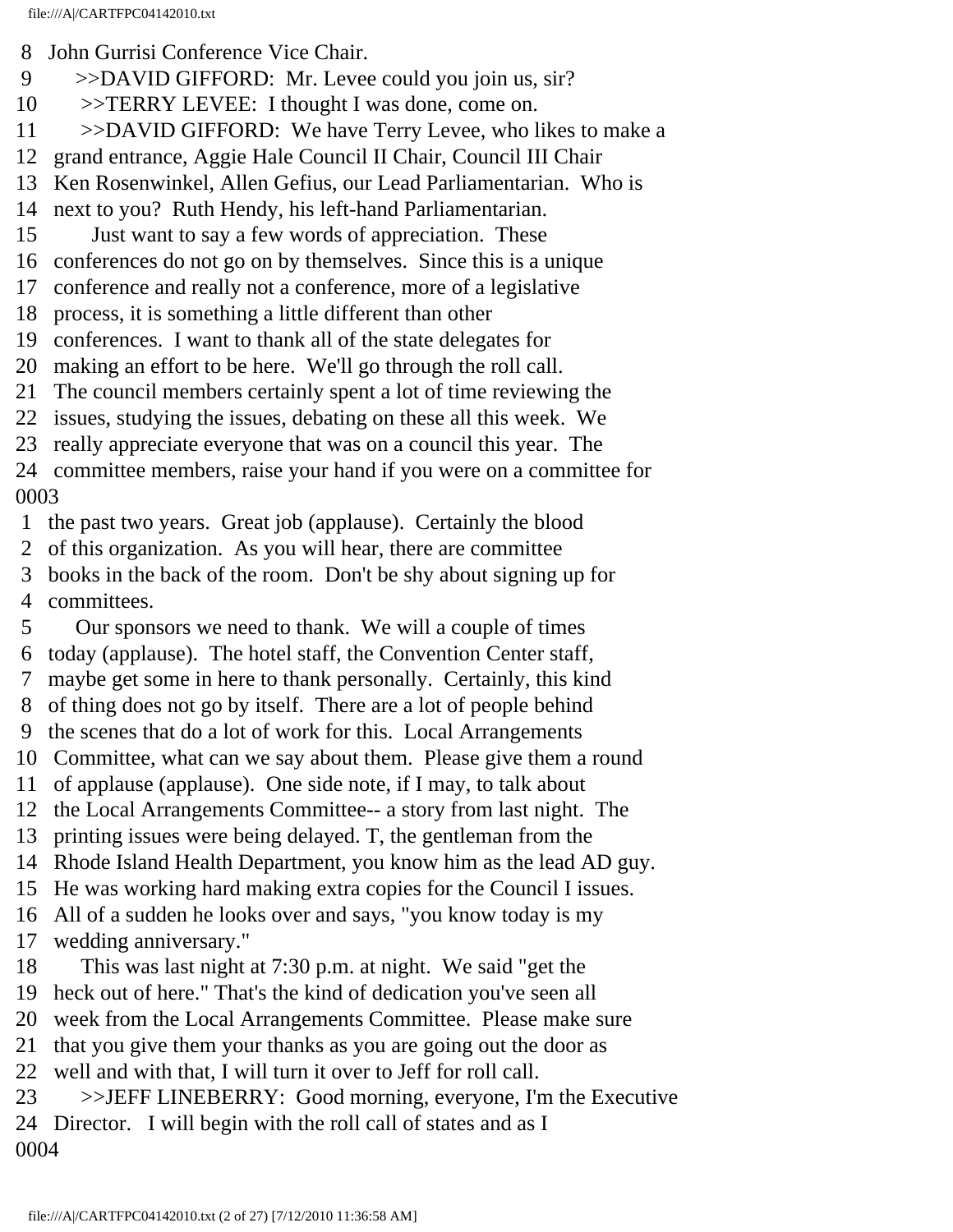- 1 read out the name of your state, I would like you to respond by
- 2 indicating the share of the vote that you have. If you have a
- 3 full vote, so state. If you have less than a full vote, please
- 4 indicate the share of the vote you have. For instance, one-half
- 5 or one-third. While I present the rest of my report,
- 6 Parliamentarian will ascertain what constitutes a majority and
- 7 what constitutes two-thirds.
- 8 >>JEFF LINEBERRY: Alabama.
- 9 >>ATTENDEE: Full vote.
- 10 >>JEFF LINEBERRY: Alaska.
- 11 >>ATTENDEE: Full vote.
- 12 >>JEFF LINEBERRY: Arizona.
- 13 >>ATTENDEE: Full vote.
- 14 >>JEFF LINEBERRY: Arkansas.
- 15 >>ATTENDEE: Full vote.
- 16 >>JEFF LINEBERRY: California.
- 17 >>ATTENDEE: Full vote.
- 18 >>JEFF LINEBERRY: Colorado.
- 19 >>ATTENDEE: Full vote.
- 20 >>JEFF LINEBERRY: Connecticut.
- 21 >>ATTENDEE: Full vote.
- 22 >>JEFF LINEBERRY: District of Columbia.
- 23 >>ATTENDEE: Half vote.
- 24 >>JEFF LINEBERRY: Florida.
- 0005
- 1 >>ATTENDEE: Full vote.
- 2 >>JEFF LINEBERRY: Hawaii.
- 3 >>ATTENDEE: Full vote.
- 4 >>JEFF LINEBERRY: Idaho.
- 5 >>ATTENDEE: Full vote.
- 6 >>JEFF LINEBERRY: Illinois.
- 7 >>ATTENDEE: Full vote.
- 8 >>JEFF LINEBERRY: Indiana. .
- 9 >>ATTENDEE: Full vote.
- 10 >>JEFF LINEBERRY: Iowa.
- 11 >>ATTENDEE: Full vote.
- 12 >>JEFF LINEBERRY: Kansas.
- 13 >>ATTENDEE: Full vote.
- 14 >>JEFF LINEBERRY: Kentucky.
- 15 >>ATTENDEE: Full vote.
- 16 >>JEFF LINEBERRY: Massachusetts.
- 17 >>ATTENDEE: Full vote.
- 18 >>JEFF LINEBERRY: Maine.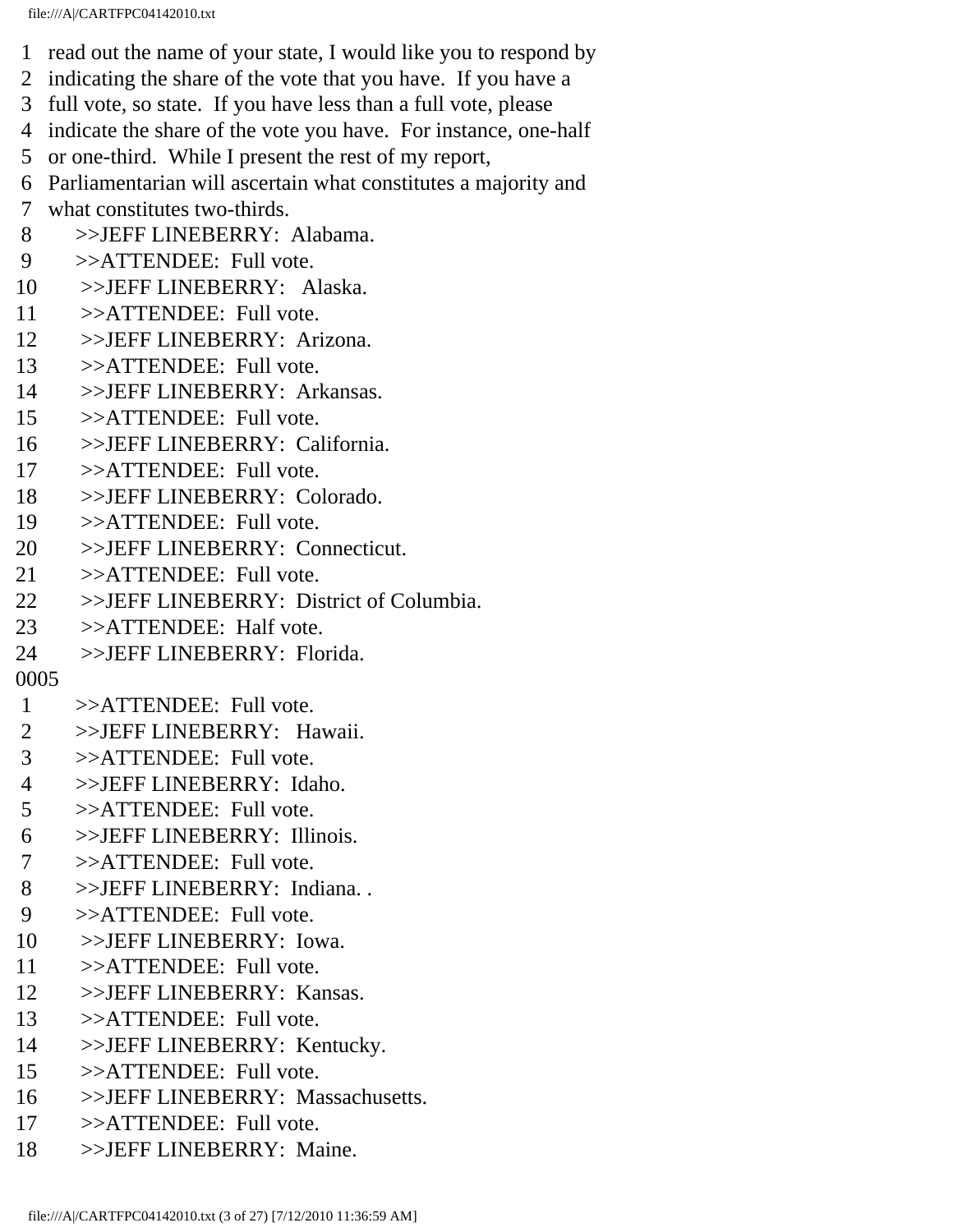- 19 >>ATTENDEE: Full vote. 20 >>JEFF LINEBERRY: Maryland. 21 >>ATTENDEE: Full vote. 22 >>JEFF LINEBERRY: Michigan. 23 >>ATTENDEE: Full vote. 24 >>JEFF LINEBERRY: Minnesota. 0006 1 >>ATTENDEE: Agriculture half vote. 2 >>ATTENDEE: Health half vote. 3 >>JEFF LINEBERRY: Nevada. 4 >>ATTENDEE: Full vote. 5 >>JEFF LINEBERRY: New Hampshire. 6 >>ATTENDEE: Full vote. 7 >>JEFF LINEBERRY: New Jersey. 8 >>ATTENDEE: Full vote. 9 >>JEFF LINEBERRY: New York. 10 >>ATTENDEE: Agriculture, half vote. 11 >>ATTENDEE: Half. 12 >>JEFF LINEBERRY: North Carolina. 13 >>ATTENDEE: Full vote. 14 >>JEFF LINEBERRY: North Dakota. 15 >>ATTENDEE: Full vote. 16 >>JEFF LINEBERRY: Ohio. 17 >>ATTENDEE: Half vote agriculture. 18 >>ATTENDEE: Half vote health. 19 >>JEFF LINEBERRY: Mississippi. 20 >>ATTENDEE: Full vote. 21 >>JEFF LINEBERRY: Missouri. 22 >>ATTENDEE: Full vote. 23 >>JEFF LINEBERRY: Montana. 24 >>ATTENDEE: Full vote. 0007 1 >>JEFF LINEBERRY: Nebraska. 2 >>ATTENDEE: Agriculture, half vote. 3 >>ATTENDEE: Health, half vote. 4 >>JEFF LINEBERRY: Picking up with Nevada? 5 >>ATTENDEE: Full vote. 6 >>JEFF LINEBERRY: New Hampshire. 7 >>ATTENDEE: One full vote. 8 >>JEFF LINEBERRY: New Jersey. 9 >>ATTENDEE: Full vote. 10 >>JEFF LINEBERRY: North Dakota.
- 11 >>ATTENDEE: Full vote.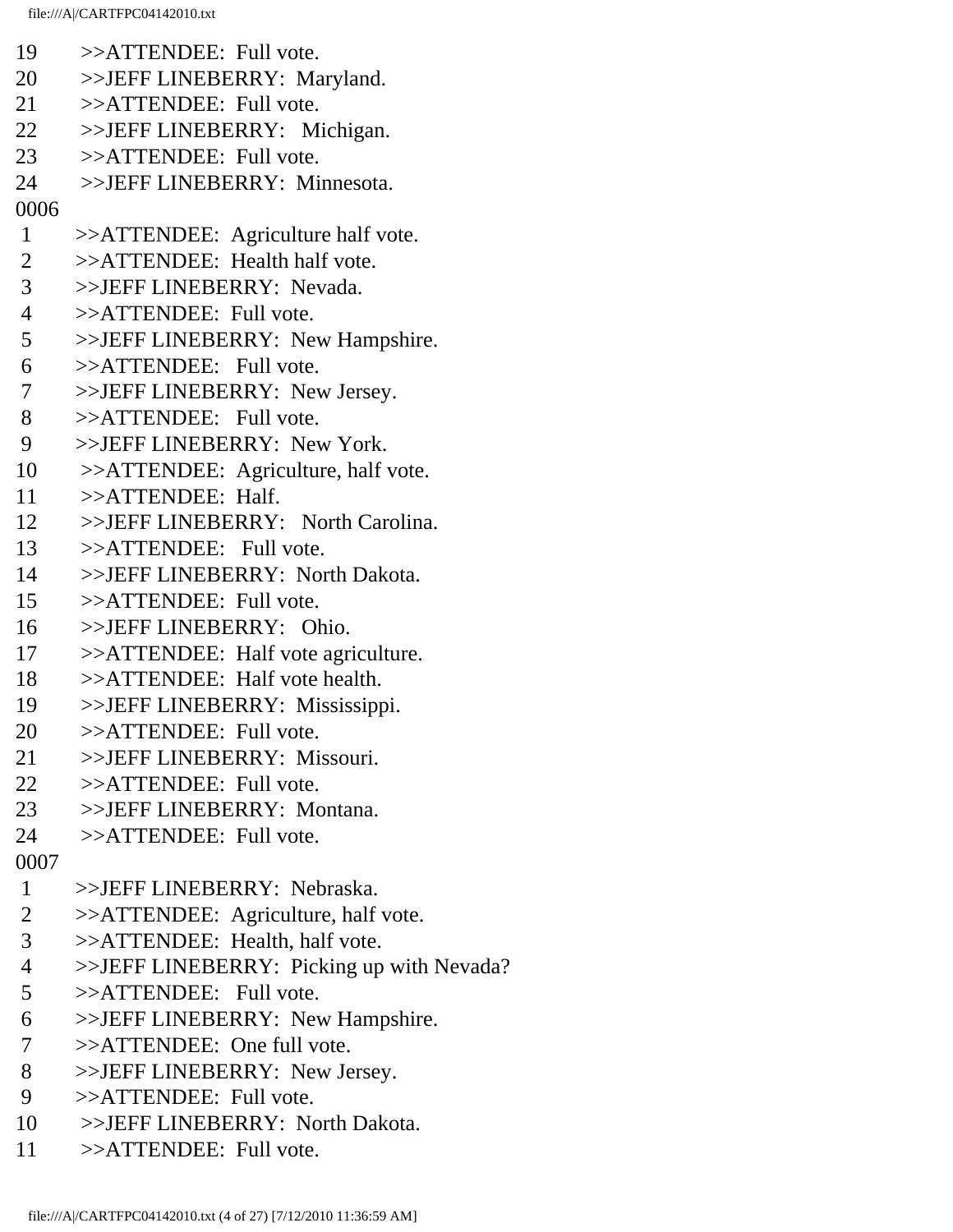- file:///A|/CARTFPC04142010.txt 12 >>JEFF LINEBERRY: Ohio. 13 >>ATTENDEE: Half vote agriculture. 14 >>ATTENDEE: Half vote health. 15 >>JEFF LINEBERRY: Oklahoma. 16 >>ATTENDEE: Full vote. 17 >>JEFF LINEBERRY: Oregon. 18 >>ATTENDEE: Half vote agriculture. 19 >>ATTENDEE: Half vote health. 20 >>JEFF LINEBERRY: Pennsylvania. 21 >>ATTENDEE: Full vote. 22 >>JEFF LINEBERRY: Rhode Island. 23 >>ATTENDEE: Full vote. 24 >>JEFF LINEBERRY: South Carolina. 0008 1 >>ATTENDEE: Full vote. 2 >>JEFF LINEBERRY: South Dakota. 3 >>ATTENDEE: Full vote. 4 >>JEFF LINEBERRY: Tennessee. 5 >>ATTENDEE: Full vote. 6 >>JEFF LINEBERRY: Texas. 7 >>ATTENDEE: Full vote. 8 >>JEFF LINEBERRY: Utah. 9 >>ATTENDEE: Half vote health. 10 >>ATTENDEE: Half vote agriculture. 11 >>JEFF LINEBERRY: Vermont. 12 >>ATTENDEE: Full vote. 13 >>JEFF LINEBERRY: Virginia. 14 >>ATTENDEE: Health, half vote. 15 >>ATTENDEE: Agriculture, half vote. 16 >>JEFF LINEBERRY: Washington. 17 >>ATTENDEE: Full vote. 18 >>JEFF LINEBERRY: West Virginia. 19 >>ATTENDEE: Full vote. 20 >>JEFF LINEBERRY: Wisconsin. 21 >>ATTENDEE: Agriculture, half vote. 22 >>ATTENDEE: Health, half vote. 23 >>JEFF LINEBERRY: Wyoming. 24 >>ATTENDEE: Full vote. 0009
- 1 >>JEFF LINEBERRY: Puerto Rico.
- 2 >>ATTENDEE: Half vote.
- 3 >>JEFF LINEBERRY: Four hundred and ten region grants,
- 4 three more than when we met in San Antonio, 56 delegates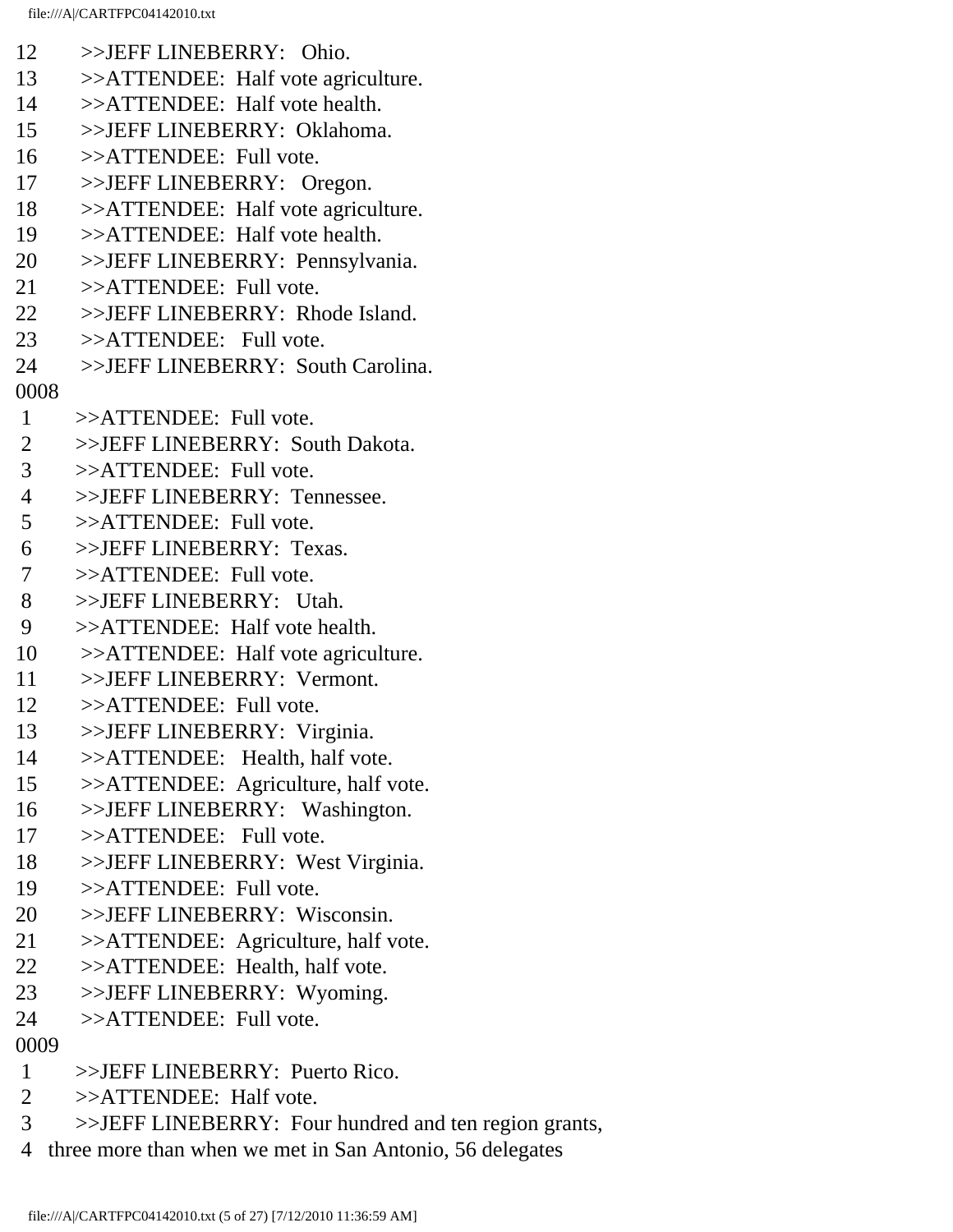- 5 registered. Including two proxies, representing 46 states,
- 6 District of Columbia and Puerto Rico. Caucus elections resulted
- 7 in the following members being named: State Regulatory Lori
- 8 LeMaster representing the southeast region and Lauren Gerard
- 9 elected to represent the midwest region, Local Regulatory
- 10 Cassandra Mitchell mid- Atlantic region. Maureen Garner, Sue
- 11 Parachini -- no northeast regional representative for Local
- 12 Regulatory on the Executive Board at this time, Industry Vending,
- 13 Ned Monroe of The National Automated Merchandising Association,
- 14 At large Terry Levee, of Giant Food of Landover, Maryland. Julie
- 15 Albrecht, representing consumers on the Board. Sandra Klein,
- 16 representing Science in the Public Interest. The Executive Board
- 17 has affirmed at appointment the following members to the position
- 18 of Council Vice Chair: Brenda Bacon, Patrick Guzzle, Robert Jue.
- 19 I wanted to advise you that our 2012 Conference Meeting will be
- 20 held April 13-18thin Indianapolis, Indiana. The dates will be
- 21 posted on the Conference website located at www.foodprotect.org.
- 22 At this time I would like to recognize some of the persons who
- 23 provide invaluable assistance to our Council Chairs and helped to
- 24 facilitate balanced participation and consensus building. First 0010
- 1 the Parliamentarian for Counsel I, Ruth Hendy (applause), second
- 2 the Parliamentarian for Council III Janet Williams. Janet are
- 3 you here? Finally, our Chief Parliamentarian for several
- 4 meetings now, Mr. Allen Gelfius (applause).
- 5 I would like to recognize Dee Williams for Jack in the Box.
- 6 She works tirelessly before and during the Biennial Meeting to
- 7 prepare the listing issues, scribes, runners and preparing the
- 8 issues for printing. Thank you, Dee. Is Dee here? Come up and 9 get your present. Thanks very much.
- 10 I am required to read the following. A quorum must be
- 11 present. A quorum is defined as a presence of registered voting
- 12 delegates from at least two-thirds of the states with designated
- 13 official delegates in attendance at the Conference Meeting. Each
- 14 Territory and the District of Columbia shall count as one-half
- 15 state in constituting a quorum. A two-thirds majority is
- 16 required to change a procedure adopted at a previous conference
- 17 or making changes in the bylaws. Other actions require a simple
- 18 majority. Unless specifically covered by Roberts Rules of Order,
- 19 the voting choices are as follows: yes, no, and abstained. A
- 20 council recommendation cannot be changed. Votes are cast by a
- 21 show of hands by the voting delegates. Roll call votes are taken
- 22 only if requested by a delegate.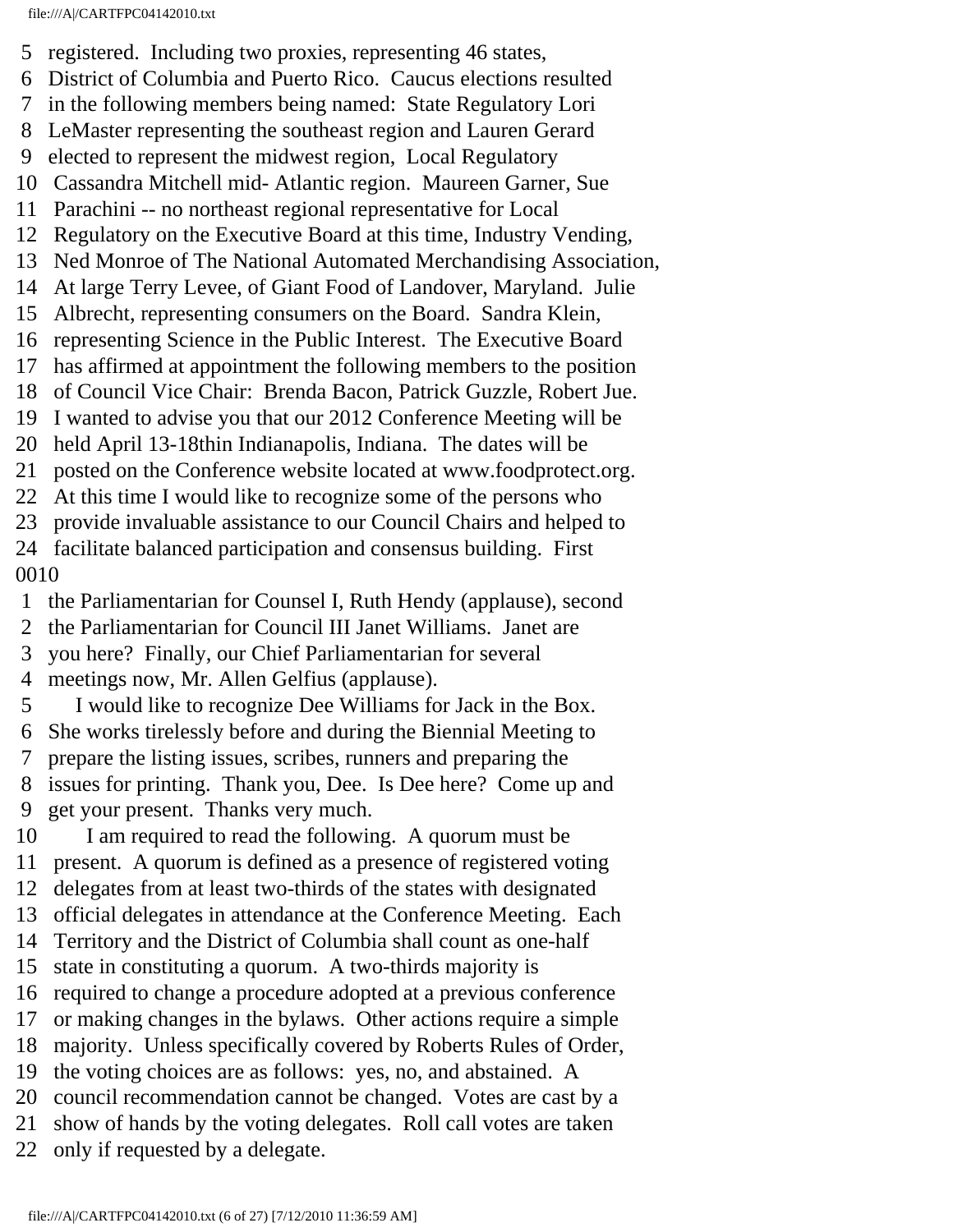23 >>ATTENDEE: I'll turn the floor over to our Executive 24 Treasurer.

0011

 1 >>ERIC PIPPERT: Executive Treasurer. On the offhand chance 2 that one or two of you want to get home, I'll keep my report very 3 brief. The first thing is to acknowledge some people, already 4 started. First is the Food & Drug Administration. Forty-eight 5 state and local people were available to attend this conference, 6 thanks to a small Conference Grant by the Food  $& Drug$  7 Administration. We had 46 sponsors for this conference: thirty- 8 nine national or 39 sponsors to the Conference for Food 9 Protection, seven to the local organization. They donated, be 10 sure to thank them as well. 11 Our year-end balance 2009 is \$142,000. The Conference is 12 still in a strong financial position. We don't have -- we are 13 still figuring out revenue. Expenses this year on actual 14 financial position going forward will be available on the web in 15 short order after the Conference. I think Jeff talked about 16 total registrants--San Antonio, total registrants 407. This year 17 we exceeded that with 410 registrants. Considering the economic 18 challenges that we are all facing, I think that speaks very well 19 to the commitment that people have for the CFPI. I neglected to 20 say that sponsorship for San Antonio was \$72,000. The 21 Sponsorship Committee did a tremendous job in soliciting 22 sponsorships for the Conference. That's all I have, thank you. 23 >>DAVID GIFFORD: Okay, just a few housekeeping things. 24 Check your phones, make a call, turn them off. Make sure that 0012 1 they are turned off, if you would, please. Delegates, please 2 remain in the room during voting. If you have a designated proxy 3 and can leave the room that way, you may do so. During the 4 voting please remain in the room at all times. When you speak, 5 please come to the microphone, state your name and if you are in 6 the audience and wish to speak, you must be recognized by a 7 voting delegate to yield the floor to you. State your name and 8 affiliation. Traditionally, we like to keep issues on extracted 9 issues to a minimum. I would like to limit the amount of time 10 dedicated to discussing each one of the issues. 11 >>ATTENDEE: New York State Department of Health, Mr. Chair,

- 12 I move that we limit debate on extracted items to a total of ten
- 13 minutes with a maximum time of two minutes per speaker.
- 14 >>DAVID GIFFORD: I have a motion. Do I have a second?
- 15 >>ATTENDEE: Seconded.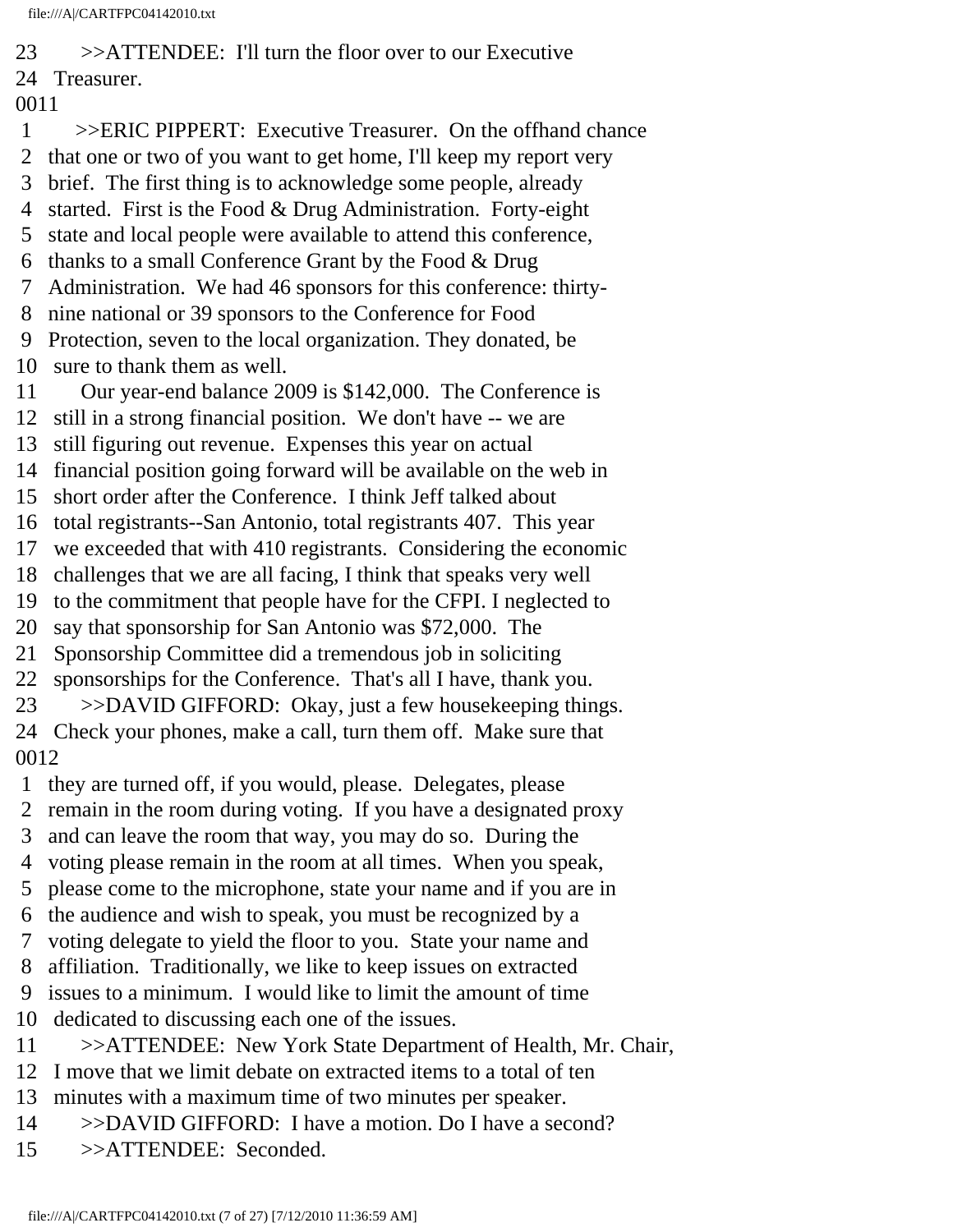- 16 >>DAVID GIFFORD: I need someone to identify themselves.
- 17 >>ATTENDEE: Rhode Island, seconded.
- 18 >>ATTENDEE: Ernie Julian, Rhode Island second.
- 19 >>DAVID GIFFORD: Any discussion? All those in favor,
- 20 please say yes. Opposed, say no. Motion carries. We'll limit
- 21 discussion on extracted issues to a total of ten minutes with a
- 22 maximum number of minutes of two per speaker including the person
- 23 introducing the issue. Turning the floor over to our
- 24 parliamentarian, Monday night piano bar star.

0013

- 1 >>ALLEN GELFIUS: Good morning. I want to begin by thanking
- 2 the delegates, the council members and the members of the gallery
- 3 and all of the participants of the Conference. This year was
- 4 very successful and there was a lot of consensus building and I'm
- 5 biased, but I believe that the integration of our parliamentarian
- 6 procedures into the council meetings has helped immensely. For
- 7 those who are new, you may find it arduous and overly
- 8 bureaucratic, if you will, some of us are used to that. If you
- 9 had been here many years ago, you would know that the consensus
- 10 building and order that we followed has been helpful. I hope
- 11 that members of the Council and members at large feel the same.
- 12 I'm happy to report that there's a quorum this morning. Fifty-
- 13 four delegates who are seated represent 46 states, the District
- 14 of Columbia and the Territory of Puerto Rico. We are grateful to
- 15 have all of those present. Sorry for those who cannot be
- 16 present. Those jurisdictions who are not represented by a
- 17 delegate or a proxy are as follows: Delaware, Georgia,
- 18 Louisiana, New Mexico, and our territory partners of American
- 19 Samoa, Guam, the Northern Mariana Islands, The Trust Territory
- 20 and U.S. Virgin Islands. The total possible vote for any given
- 21 motion will be 47 points. Therefore, a full majority will be
- 22 represented by 24. I will tell our partners with half a vote,
- 23 your vote does count and a two-thirds majority will be required.

### 24 And that will be required, specifically, for the bylaws changes. 0014

- 1 If not for any other change, it will be instituted by 31 counts.
- 2 Just to reiterate. We'll bring forward packets of the issues
- 3 from each council. Each council chair in suggestion will present
- 4 their packet of issues. Each packet will be comprised of two
- 5 parts. The first part will be those for which the Council
- 6 recommendations are in the affirmative. The Council is
- 7 recommending that the delegate accept the issue as it was
- 8 submitted or as it was amended. Those affirmative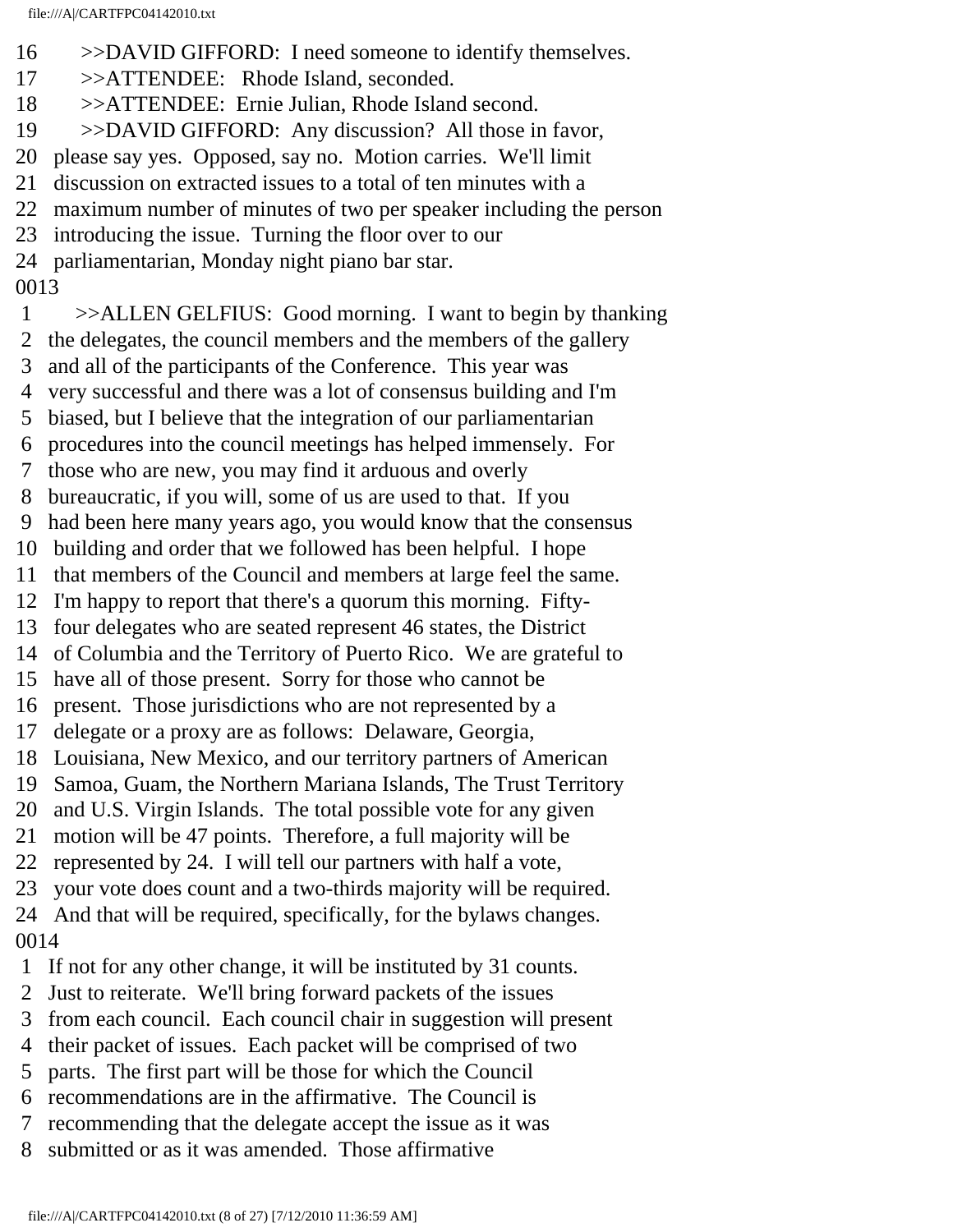- 9 recommendations will come forward from each chair and the
- 10 delegates will be offered an opportunity to extract any
- 11 particular issue for which they do not agree with the
- 12 recommendations from council.
- 13 Let's be clear that the delegates may only vote to accept
- 14 recommendations from a council or to reject recommendations from
- 15 a council. There's no further discussion or change that is
- 16 allowed on any particular issue.
- 17 Any delegate may extract an issue without a second or a
- 18 vote. You have the right to do so. Please come to the
- 19 microphone, state your name and the jurisdiction you represent.
- 20 Once we've extracted the issues from Part I of the Council
- 21 Report, we'll move to accept the remaining issues in that packet.
- 22 The affirmative issues that remain, we'll agree, vote and pass
- 23 those forward. Then we'll take each issue extracted with
- 24 discussion, debate, voting on suggestion. When we move to Part 0015
- 1 II of a given Council's Report, that's the portion that is
- 2 assigned for those recommendations that came from the Council in
- 3 the negative. Meaning the Council's recommendations have to have
- 4 action and not be accepted. We treat those exactly the same.
- 5 They may be extracted. We'll approve the recommendation for no
- 6 action for the remaining set in that portion of the packet. Are
- 7 there any questions about voting? Hearing none, if the body
- 8 votes down an affirmative recommendation, that means the issue as
- 9 submitted or amended is defeated; the issue dies. Conversely, if
- 10 you vote no on a no action. I don't want the double-negative to
- 11 confuse anyone. The Council is recommending that the delegates
- 12 take no action on those issues. If you vote yes, you are voting
- 13 that you agree with the council recommendation for no action. If
- 14 you vote no on a no action, it means that you would like that
- 15 issue to go back to the Executive Board of CFP. That's the only
- 16 remaining alternative.
- 17 If there are no other questions, then I wish you good luck 18 and thank you again for your participation.
- 19 >>KEN ROSENWINKEL: Thank you. Now ready for council 20 reports.
- 21 >>TERRY LEVEE: Thank you, Mr. Chair. Just let me start by 22 saying, Mr. Parliamentarian, I think I finally have this
- 23 procedure down pat. I'm out of order at 9:47. I relinquished
- 24 the job. I'm out of order today.
- 0016
- 1 >>KEN ROSENWINKEL: We'll let it go.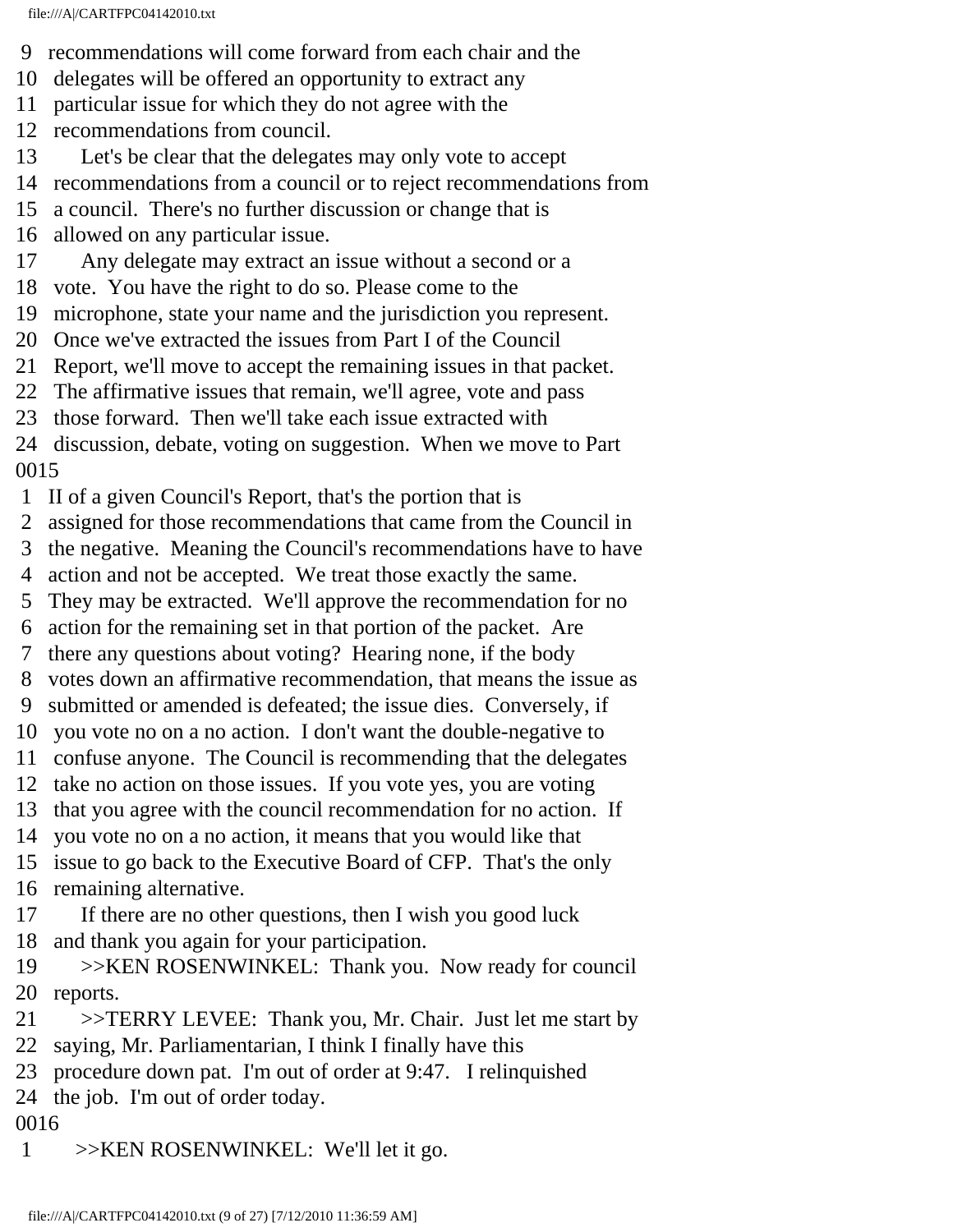2 >>TERRY LEVEE: It was a great honor for me to serve as the 3 Chair of Council I. It was a very, very rewarding experience for 4 me. So I really truly want to thank the Executive Board and the 5 constituencies and the regulatory agencies who put the faith and 6 trust in me to lead the group and the Council. I really, really 7 feel honored that you chose me to do that. There are a couple of 8 people that I would like to thank, a couple groups. All of the 9 Committee Chairs out of Council I. I want to thank the members 10 that served on those. I would also like to thank my council 11 members that served on Council I. I want to thank my scribes and 12 runners and my Vice Chair, Deborah Marlow and my Parliamentarian, 13 Ruth Hendy. Thank you for keeping me in line. On behalf of Vice 14 Chair Deborah Marlow, I would like to submit my report in two 15 parts. The first part that I would like to submit is that we 16 have four issues that were accepted as submitted. We have ten 17 issues that were accepted as amended with four issues being 18 combined into two. Those issues were issues nine and ten. As 19 well as 11 and 12. Is there anyone that wants to extract one of 20 the issues from Report One of Council Report? Hearing none, I 21 will entertain a motion to accept Part I of Council I's Report. 22 >>DAVID GIFFORD: Anybody? 23 >>ATTENDEE: Patrick Guzzle, Department of Health and 24 Welfare, I move to accept Council I's first part of the Report. 0017 1 >>DAVID GIFFORD: Thank you. Do I have a second? 2 >>ATTENDEE: Indiana State Health Department, Scott Gilliam, 3 I will second that motion. 4 >>DAVID GIFFORD: Thank you, any discussion? Hearing none, 5 all in favor say yes. Opposed, say no. Motion carries. Thank 6 you very much. 7 >>TERRY LEVEE: For Part II of my report I would like to 8 submit to you that we have ten issues that were characterized as 9 no action. 10 >>DAVID GIFFORD: Anybody would like to extract any of the 11 issues from Part II of Council I's Report? Hearing none, I will 12 entertain a motion to accept Part II, Council I's Report. Don't 13 be shy. 14 >>ATTENDEE: Susan Parachini, Colorado Department of Health, 15 I move that we accept Part II of the Council I Report. 16 >>DAVID GIFFORD: Thank you. 17 >>ATTENDEE: Steve Moris, Kansas Department of Agriculture, 18 I will second that motion. 19 >>DAVID GIFFORD: Any discussion? Hearing none, all in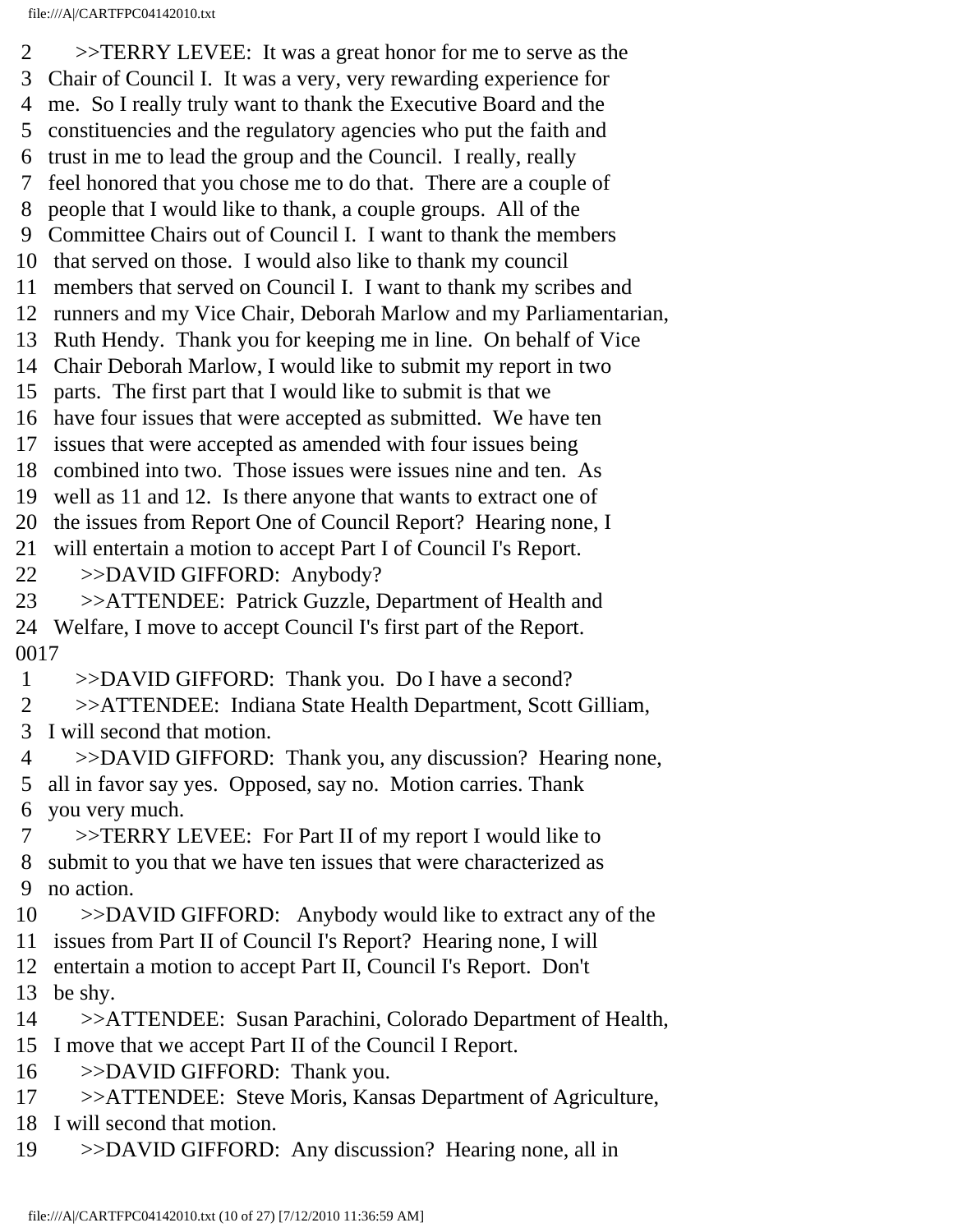- 20 favor please signify by saying yes. Opposed, say no. The motion
- 21 carries. Thank you very much.
- 22 >>TERRY LEVEE: Again, Council I, you did a great job and
- 23 you rock.
- 24 >>ATTENDEE: Miss Hale.
- 0018
- 1 >>AGGIE HALE: Good morning. Thank you, Mr. President. It
- 2 has certainly been an honor to have served as Council II's Chair
- 3 during the past two years. I would like to extend my sincere
- 4 thanks to Council II, especially Vice Chair, our Parliamentarian,
- 5 which was Allen Gelfius. Allen was not only a friend but my
- 6 voice, which I lost earlier this week, our scribes and runners,
- 7 last but not least are council members and all of our Committee
- 8 Chairs and committee members. All of them did their part in
- 9 making the deliberations within Council II a most productive and
- 10 positive experience. In total Council II deliberated 36 issues;
- 11 26 issues were accepted as submitted and seven were accepted as
- 12 amended. That's my report for Part I.
- 13 >>DAVID GIFFORD: Anybody wish to extract an issue from Part
- 14 I, Council II's Report? Hearing none, I will entertain a motion
- 15 to accept Part I of Council II's Report.
- 16 >>ATTENDEE: Dave from the Minnesota Department of
- 17 Agriculture, I move that we accept Part I.
- 18 >>DAVID GIFFORD: Thank you.
- 19 >>ATTENDEE: Troy Huffman, Nebraska Health, second the 20 motion.
- 21 >>DAVID GIFFORD: We have a motion and a second and
- 22 discussion? All in favor, signify by saying yes. Opposed, say
- 23 no. The motion carries, thank you.
- 24 >>AGGIE HALE: As Part II, Council II has recommended no 0019
- 1 action on three issues. And that would be--
- 2 >>DAVID GIFFORD: I apologize. We have to automatically
- 3 extract two issues from Part I of Council II's Report. Changes
- 4 in the bylaws because they need a two-thirds vote. Anything we
- 5 need to do to reverse that vote?
- 6 >>ALLEN GELFIUS: No. Just move on quickly.
- 7 >>DAVID GIFFORD: I will entertain a separate motion so that
- 8 we can make sure that we have the two-thirds votes to accept the
- 9 Council's recommendations for issues 2-28, 2-29.
- 10 >>ATTENDEE: Wisconsin Agriculture, I make a motion to 11 extract.
- 12 >>DAVID GIFFORD: Not asking for an extraction.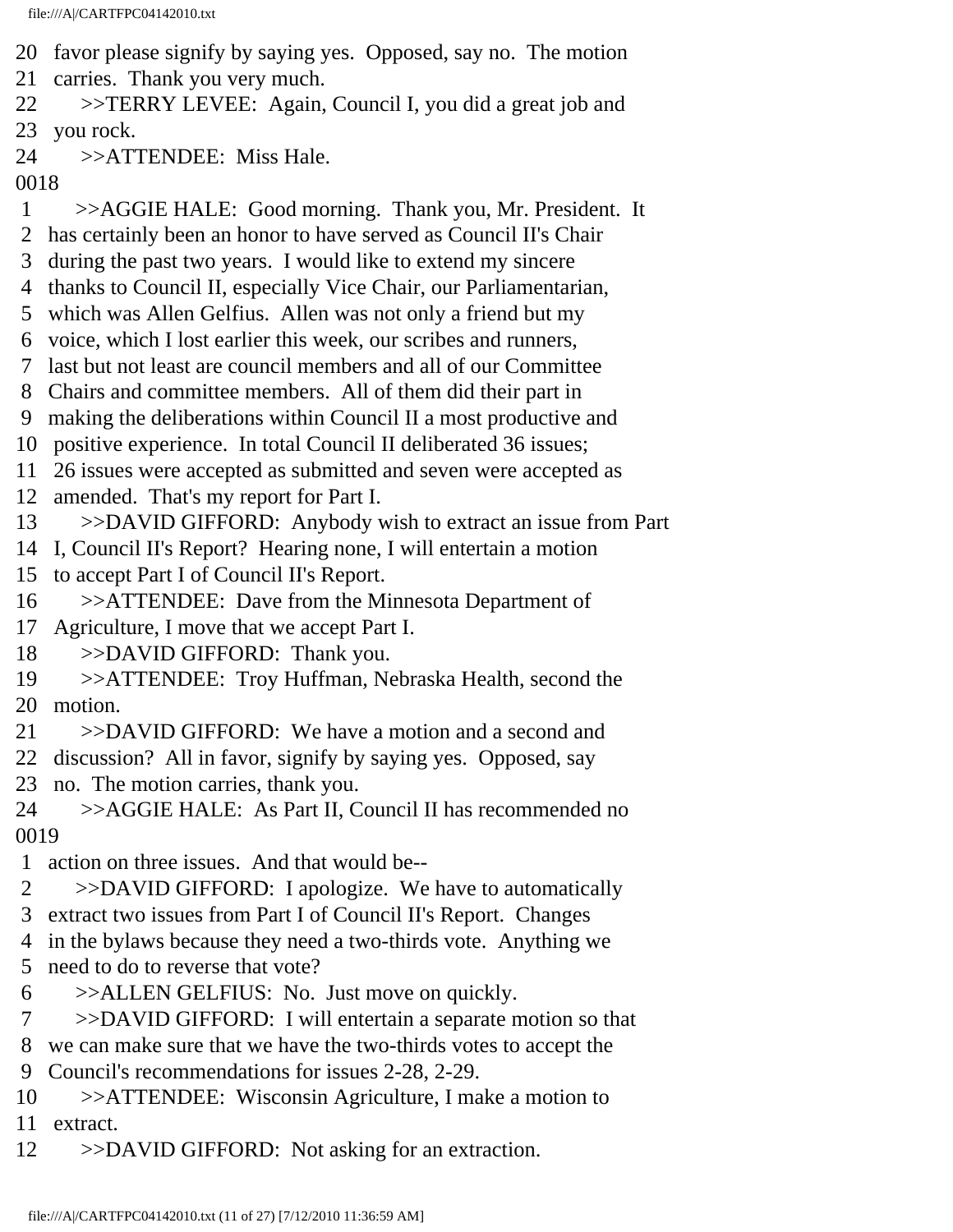- 13 >>ATTENDEE: Accepting issues 28 and 29.
- 14 >>DAVID GIFFORD: Don't want to put words in your mouth.
- 15 >>ATTENDEE: Second the motion.
- 16 >>DAVID GIFFORD: Everybody clear? Automatically extracted
- 17 from Part I of Council II's Report because they are changes to
- 18 the bylaws. We have a motion to second and to accept the
- 19 Council's recommendations on issues 2-28 and 2-29, any further
- 20 discussion? Hearing none, all in favor signify by saying yes.
- 21 Opposed, say no. Thank you. I apologize for the mistake.
- 22 >>AGGIE HALE: Part II, Council II recommended no action on
- 23 three issues.
- 24 >>DAVID GIFFORD: Does anybody wish to extract any of the 0020
- 1 issues from Part II of Council II's Report? Hearing none, I will
- 2 entertain a motion to accept Part II of Council II's Report.
- 3 >>ATTENDEE: Chair Colleen Paulus, Minnesota Department of
- 4 Health. I move that we accept Part II of Council II's Report.
- 5 >>ATTENDEE: Oregon Department of Agriculture and I second 6 the motion.
- 7 >>DAVID GIFFORD: Okay motion to accept. Any discussion?
- 8 All those in favor signify by saying aye, yes, excuse me. I knew
- 9 I would screw that one up. Opposed, say no. The motion carries.
- 10 >>KEN ROSENWINKEL: Good morning. I would like to start off
- 11 by saying that it has been a pleasure for me to serve in this
- 12 capacity. It has been a real honor. I appreciate the
- 13 opportunity to serve in this capacity. It is really a pleasure
- 14 and it has been a blast. Thank you to the Executive Board for
- 15 giving me that privilege. I would like to extend a thank you to
- 16 the scribes and the runners and our Parliamentarian, tapping me
- 17 on the shoulder numerous times throughout the proceedings.
- 18 Especially to the Vice Chair and all of the hard work over the
- 19 past years. That's been fantastic. In total Council III
- 20 deliberated 26 issues, 25 which were initially assigned to
- 21 Council III plus one issue that was sent over to us. On Part I
- 22 of my report is that Council III has accepted six issues as
- 23 submitted and also accepted. Eleven issues were accepted as
- 24 amended. Anybody wish to extract any issues from Part I of
- 0021
- 1 Council III's Report?
- 2 >>ATTENDEE: Extract issue three.
- 3 >>DAVID GIFFORD: Thank you.
- 4 >>ATTENDEE: I would like to extract issue 3-6.
- 5 >>DAVID GIFFORD: Thank you.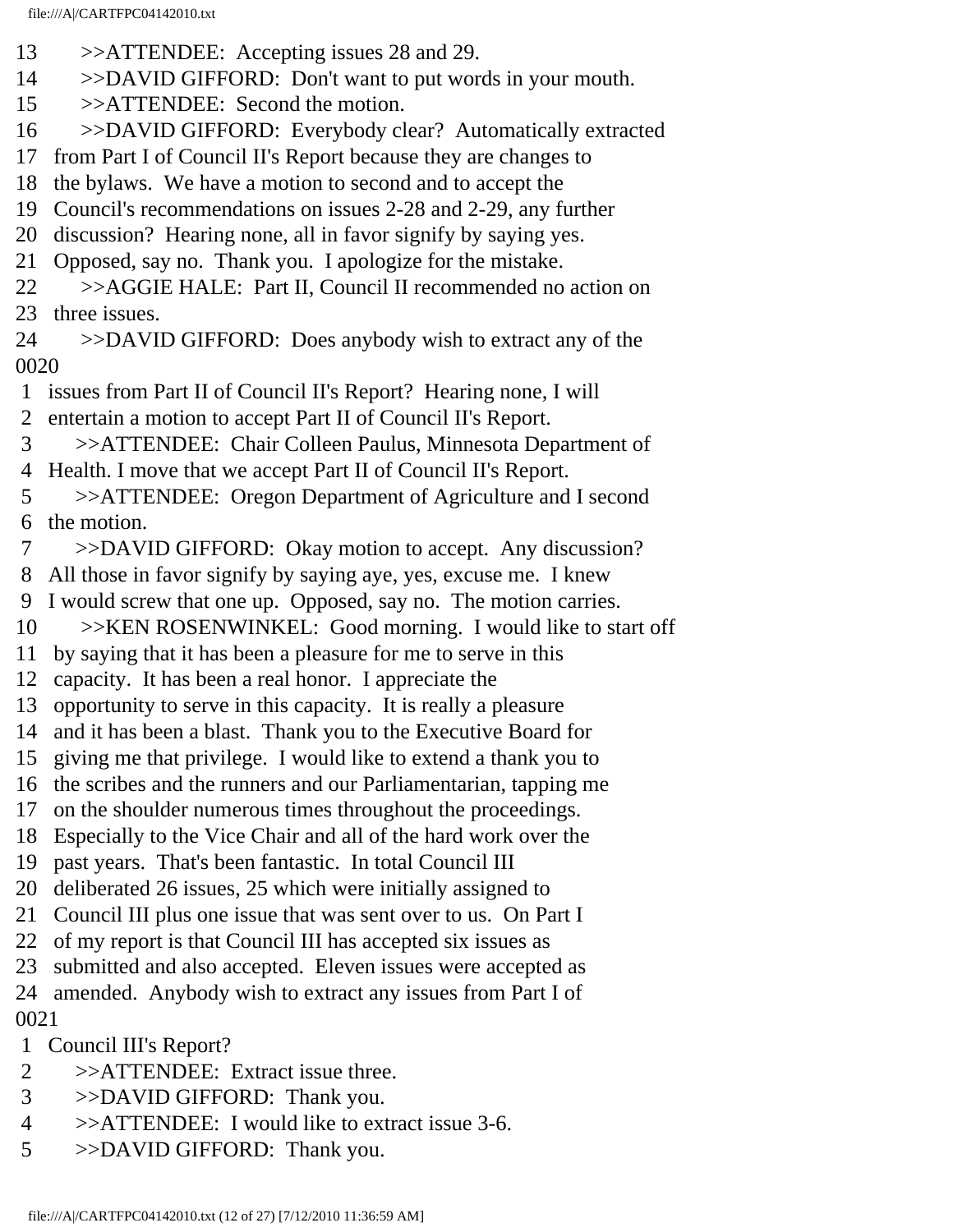- 6 >>ATTENDEE: Mary Fandrey, Missouri Department of Health. I 7 would like to extract issue 3-013.
- 8 >>DAVID GIFFORD: Any other extractions? I would like to
- 9 have a motion to accept the remainder of Council I, Part III at

10 this time.

- 11 >>ATTENDEE: Mr. Chairman, Scott Gilliam, the Indiana State
- 12 Department of Health. I make a motion that we accept the
- 13 remainder of the issues for Part I.
- 14 >>DAVID GIFFORD: This--
- 15 >>ATTENDEE: Department of Agriculture, I second it.
- 16 >>DAVID GIFFORD: Motion is seconded to accept the remainder
- 17 of Council III's Report. Any discussion? Hearing none, all in
- 18 favor signify by saying yes. Opposed, say no. The motion
- 19 carries. We'll now take each extracted issue one at a time.
- 20 I'll go in numerical order. So I will entertain a motion to
- 21 accept the Council's recommendation on issue 3-006.
- 22 >>ATTENDEE: Make a motion to accept Council's
- 23 recommendation on 3-006.
- 24 >>DAVID GIFFORD: Thank you.
- 0022
- 1 >>ATTENDEE: Do you need a second? Scott Gilliam, Indiana
- 2 State Department and I will second that motion.
- 3 >>DAVID GIFFORD: Motion to accept discussion at this time.
- 4 We have a total of ten minutes, two minutes per speaker. Please 5 line up at a microphone.
- 6 >>ATTENDEE: Tressa Madden, Oklahoma State Department of 7 Health. I would like to recognize Katie Swanson.
- 8 >>ATTENDEE: Thank you, my name is Katie Swanson. I'm with
- 9 Ecolab. I was Chair of the Sanitizer Committee for two different
- 10 sessions and would like to speak to this issue. I thank you for
- 11 the opportunity to speak to the Delegates' Assembly. This
- 12 particular issue is one that is important to consider. I think
- 13 there are two aspects that might have some concern for the group.
- 14 One is whether it is a Priority Foundation Item versus a
- 15 Core and one regarding temperature. I would like to address the
- 16 Priority Foundation verses Core Issue. Section 4601.11
- 17 specifically says that equipment food contact surfaces and
- 18 utensils shall be clean to the touch. So that is a Priority
- 19 Foundation. It is very important. It is essential to make sure
- 20 that sanitization works. The definition of Core relates to
- 21 procedures that are standard operating procedures for sanitation
- 22 and temperature, and temperature is one. To get a clean dish you
- 23 need time, you need temperature, you need mechanical force and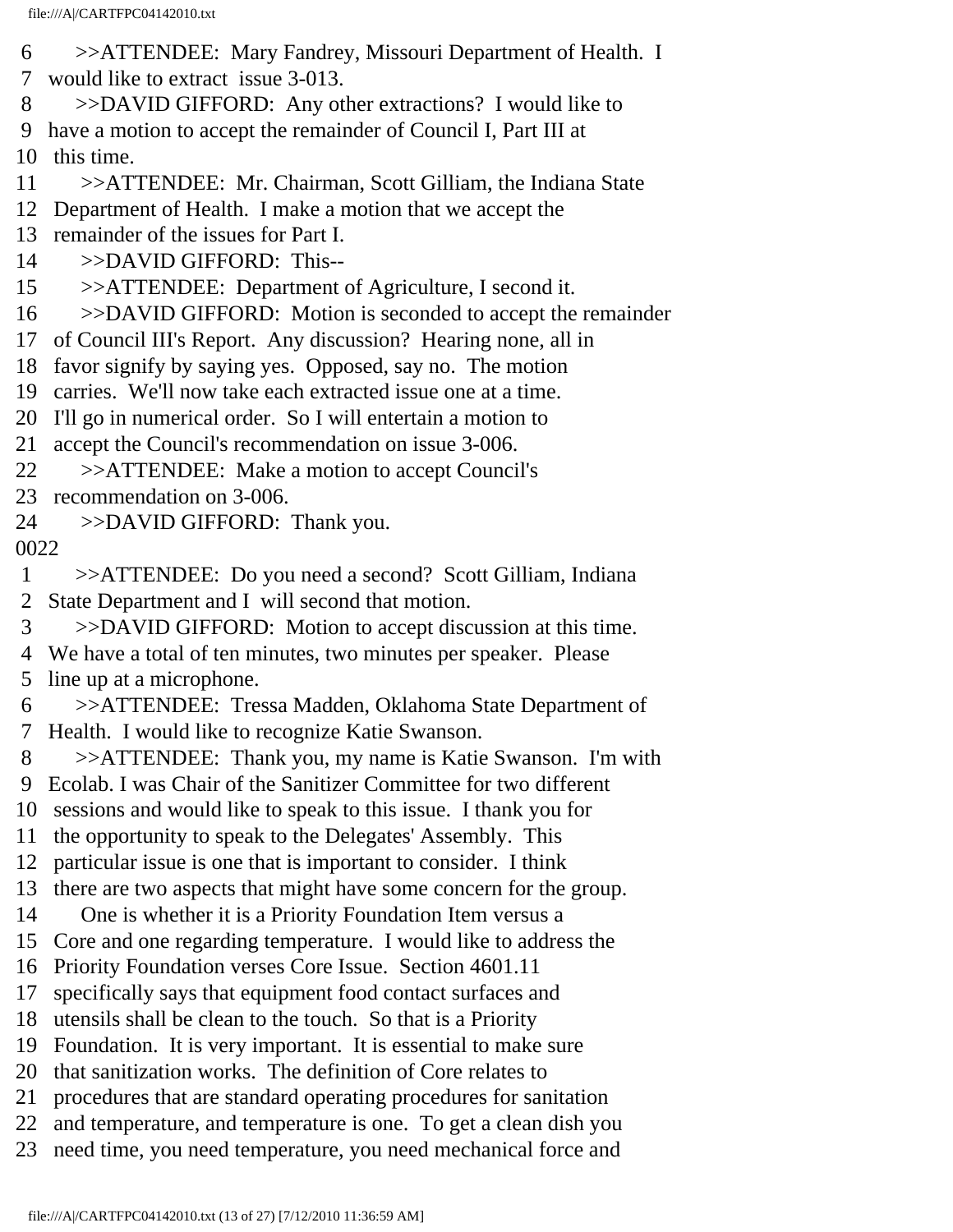24 you need concentration. They all work together. You can take 0023

- 1 one aspect to compensate for a lower level of another aspect.
- 2 Because of that interdependency of those factors calling this a
- 3 Priority Foundation really is not appropriate. Calling it Core
- 4 is.
- 5 Manufacturers of these compounds work diligently to make
- 6 sure that the cleaning process is completed as appropriate.
- 7 Because if the dish is not clean, we get lots of complaints. I
- 8 encourage you to vote in favor of this position. Thank you very 9 much for the time.
- 10 >>ATTENDEE: Cindy Penland, North Carolina Department of
- 11 Environment & Natural Resources, as a representative from both
- 12 North Carolina and South Carolina, we are opposed to this change
- 13 because we need a quantitative number to properly evaluate the
- 14 wash water. The manual says where washing operations are. While
- 15 it would be acceptable to go by the manufacturer's label
- 16 instructions when a commercial ware washing/sanitizing system is
- 17 in place, there are many instances where small independent
- 18 operators use a detergent that does not specify any wash
- 19 temperature. In this situation, which there are many, a minimum
- 20 temperature is needed by the field inspector to ensure that the
- 21 wash water is hot enough to remove visible soil, fat and oils.
- 22 While most establishments would provide adequate hot water,
- 23 there are those that would not comply. Second, by providing a
- 24 minimum temperature, it would provide the information needed for 0024
- 1 plan review staff to determine the hot water needs, including
- 2 storage capacity of hot water in an establishment. In addition,
- 3 the Priority Foundation designation was changed to Core Item
- 4 which needs to be corrected. I urge the delegates to vote no
- 5 toward this issue. Thank you.
- 6 >>ATTENDEE: Chris, Virginia State Department of Health. I
- 7 agree with the gentle lady from North Carolina and South Carolina
- 8 and the remarks that she made. I would remind the Assembly of
- 9 Delegates that when food inspections are being made and more
- 10 importantly food operations are being conducted at an
- 11 establishment, we are looking at an outcome-based scenario. Is
- 12 the dish being cleaned? Is it effectively being cleaned to sight
- 13 and touch and can be sanitized effectively? The issue directed
- 14 now on the temperature, I've been doing food inspections for over
- 15 (inaudible). I don't know any people who are probing except
- 16 regulators, probing wash water in sinks. Having some temperature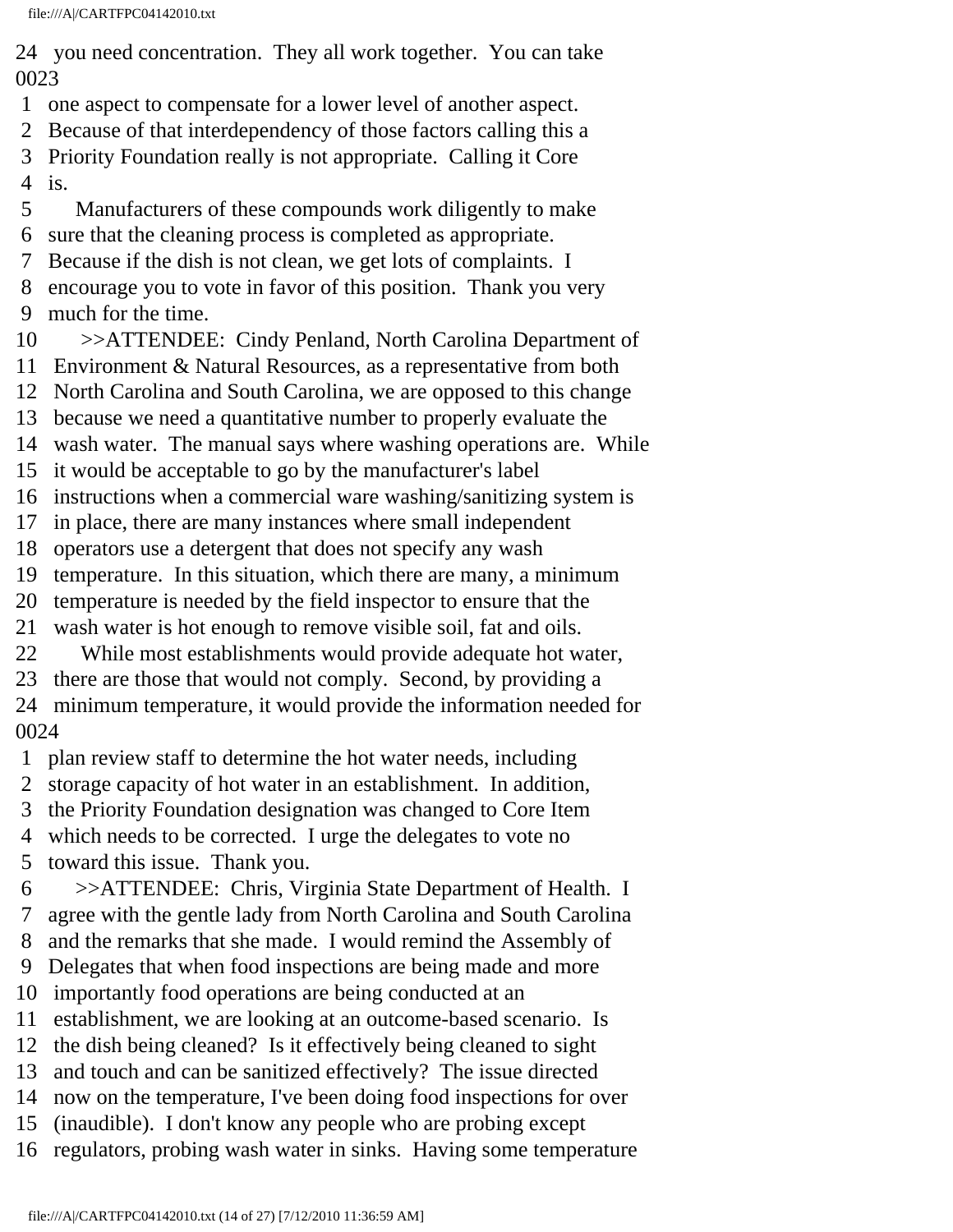- 17 is important, the outcome is the more important critical piece of
- 18 the argument here. I would vote or I would recommend to the
- 19 Assembly of Delegates that they support the Council's action
- 20 since it is clear that it is focused on an outcome base. We want
- 21 a clean dish, that's what we want: a clean plate. The
- 22 temperature making that an issue just blurs the lines even

23 further.

24 >>ATTENDEE: I would defer the floor to someone else on the 0025

- 1 Council such as Dr. Zink.
- 2 >>ATTENDEE: I'm Don Zink, Senior Adviser. This is a
- 3 difficult issue. As I recall, I abstained in my voting on this
- 4 for the reason that on the one hand, intuitively, I like the idea
- 5 of a temperature minimum because it ensures if a product is -- a
- 6 cleansing agent-- is manufactured to work at a certain
- 7 temperature then it ensures that the machine is running at that
- 8 temperature. The concern is that it solubilize fats and oils.
- 9 On the other hand, it is true that these compounds are designed
- 10 to work at different temperatures. Lower temperatures are
- 11 designed to conserve energy. Energy consumption is a major
- 12 problem. The end result is for a clean dish. We looked at this
- 13 and said certainly we are for a clean dish. I don't believe that
- 14 there's a body of science that says you must have a certain
- 15 minimum temperature to get this. Although that would be my
- 16 intuitive preference that hot is better than cooler. I'm sorry
- 17 if I cannot shed a great deal of light on this, but that's where 18 we are.
- 19 >>DAVID GIFFORD: Thank you. We have time for one more
- 20 speaker. Hearing none, we have a motion to second to accept the
- 21 Council's recommendation for issue 3-006. All those in favor of
- 22 accepting this issue as submitted by the Council please signify
- 23 by saying yes.
- 24 >>ATTENDEE: Yes.
- 0026
- 1 >>DAVID GIFFORD: Opposed, say no.
- 2 >>ATTENDEE: No.
- 3 >>DAVID GIFFORD: Sounds like we need a hand vote. All in
- 4 favor please raise your hand. Keep them raised high, please.
- 5 >>DAVID GIFFORD: My Parliamentarian, does that account for 6 half of the votes?
- 7 >>PARLIAMENTARIAN: Yes, majority.
- 8 >>DAVID GIFFORD: My Parliamentarian tells me that the
- 9 motion passes. I declare that the motion has passed.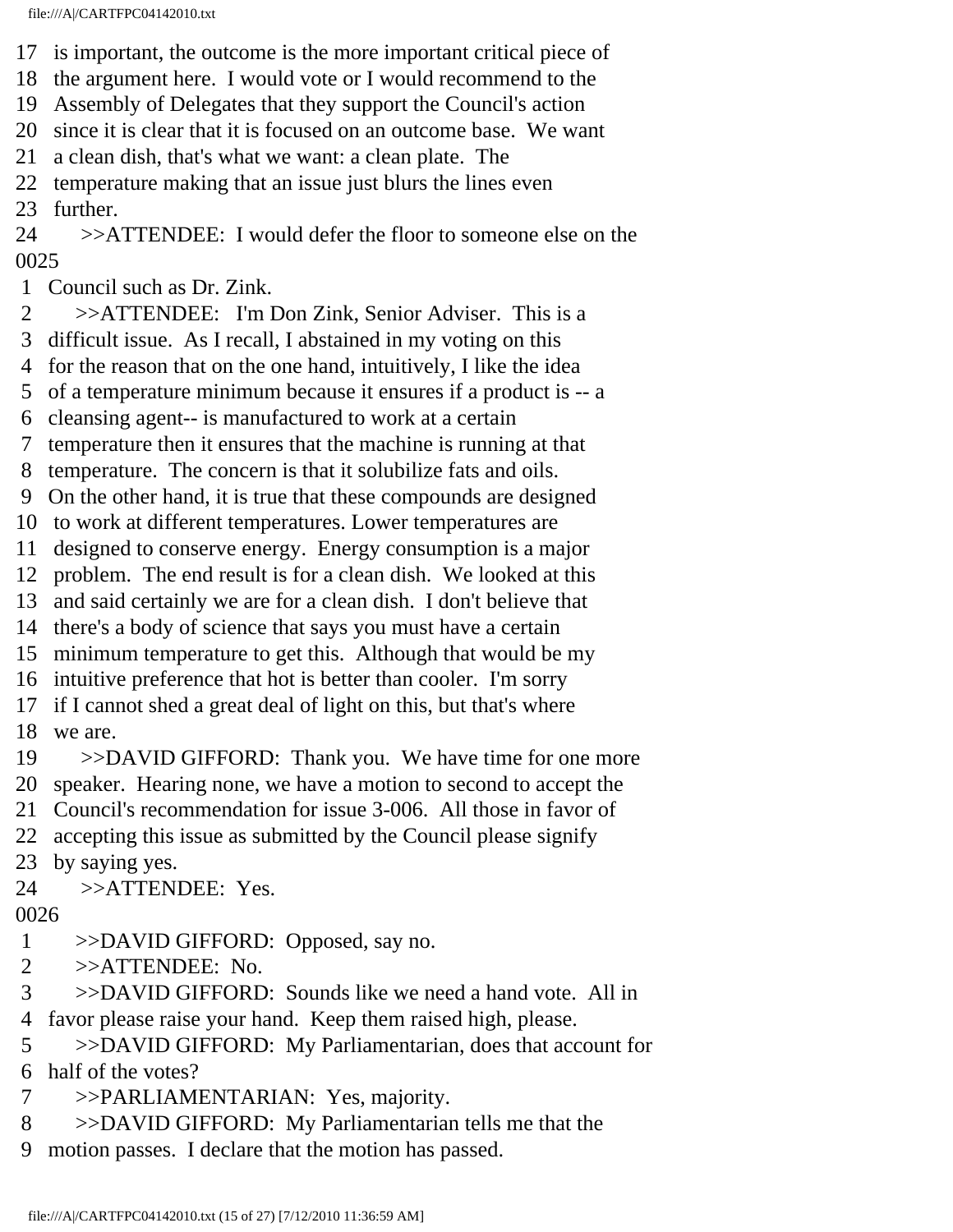- 10 >>DAVID GIFFORD: We'll now, I will now entertain a motion
- 11 to accept issue number 3-013 as recommended by Council III.
- 12 >>ATTENDEE: Mr. Chairman, I would make a motion to accept

13 issue 3-013.

- 14 >>ATTENDEE: Along with the Department of Health, I second.
- 15 >>DAVID GIFFORD: Motion and a second, any discussion?
- 16 >>ATTENDEE: With the Arkansas Department of Health, I
- 17 wanted to have the delegates really look at this issue closely.
- 18 Although there's science behind it, the Preamble of the Food Code
- 19 has two other things to consider. First of all is the
- 20 practicality, and the second is it enforceable? I know that I
- 21 was not in the Council when this was being discussed. I know
- 22 that using it as an example -- I would like for to you consider
- 23 this scenario as being an inspector and being in the
- 24 establishment during rush hour and seeing how employees, because

0027

- 1 of human behavior, do things.
- 2 Since pizza toppings are commonly used on salad, it is the
- 3 same product. If an establishment is out of the product and it
- 4 has not been touched with a bare hand and a customer comes up and
- 5 orders a salad that they would like to have the toppings that
- 6 have been touched with bare hands and they can see it, the
- 7 employees, in most cases, are not even going to hesitate to fix
- 8 the salad. I think the practicality of this issue is there. I
- 9 would like the delegates to vote against accepting the Council's
- 10 recommendation.
- 11 >>DAVID GIFFORD: Thank you.
- 12 >>DAVID GIFFORD: Ernie Julian of Rhode Island, I would like 13 to recognize Catherine Adams.
- 14 >>DAVID GIFFORD: Miss Adams.
- 15 >>ATTENDEE: I'm a consultant representing today. It is an
- 16 important issue. I believe in the Council's deliberations it was
- 17 clear that the intent was well recognized and strongly supported
- 18 that the ingredients that would otherwise be considered ready to
- 19 eat should be able to be safely handled with bare hands because
- 20 those products were going to be used in ingredients in products
- 21 that would further be cooked. It was clear that the intent was
- 22 to segregate the materials, use them solely as an ingredient for
- 23 foods to be cooked to 165 degrees farenheit. The practicality is
- 24 left up to the operators, and clear standard operating procedures

- 1 are in place with oversight. I think this is an appropriate
- 2 issue for the Council and Assembly to address and agree.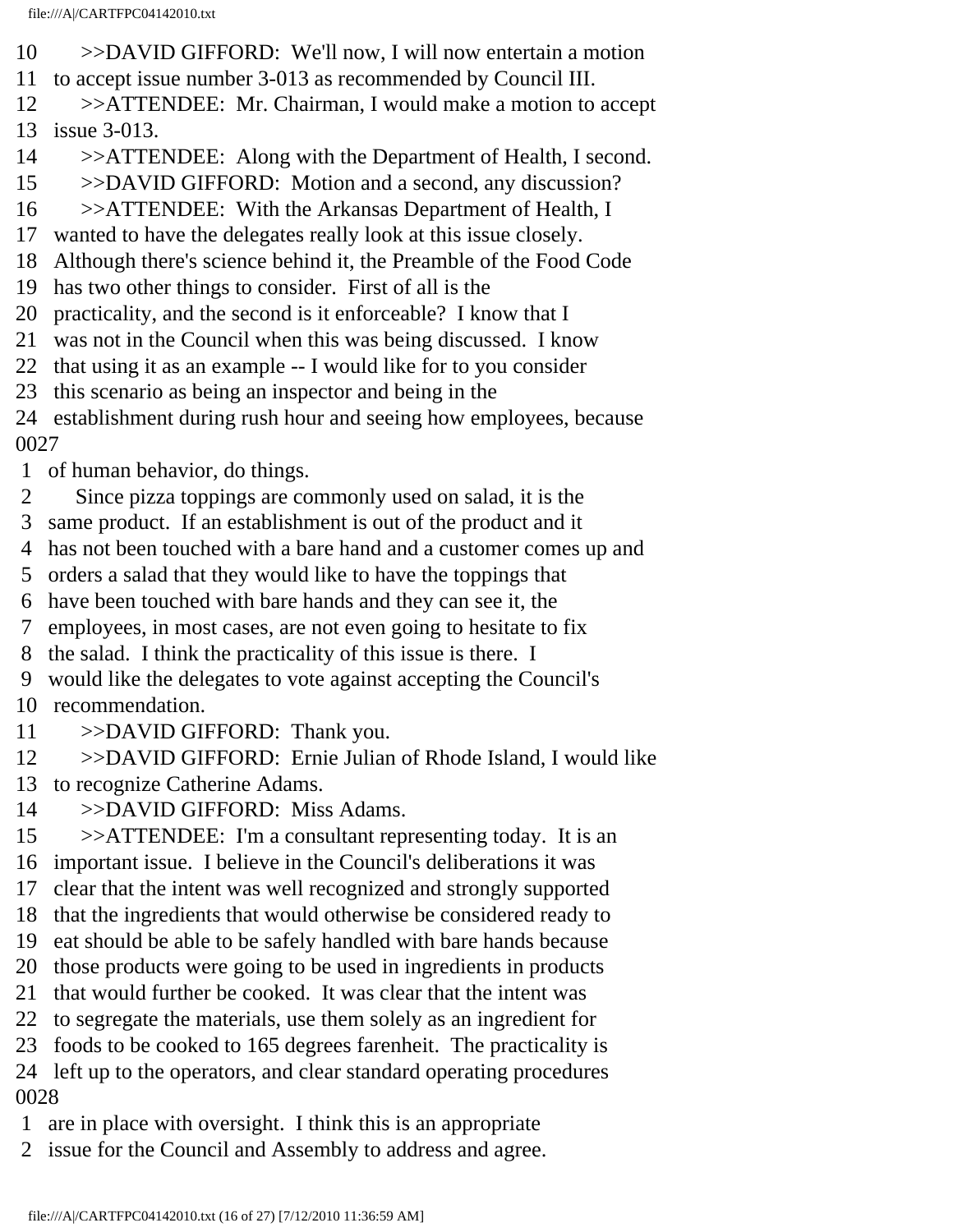- 3 >>DAVID GIFFORD: Thank you. Anyone else?
- 4 >>DAVID GIFFORD: Seeing none, a motion to accept 3-013 as
- 5 amended by Council III. All in favor signal by saying yes.
- 6 Opposed, say no.
- 7 >>DAVID GIFFORD: The motion carries. I will now entertain
- 8 a motion to accept the recommendation from Council III, this was 9 accepted as amended on issue 3-015.
- 10 >>ATTENDEE: Scott Gilliam, Indiana State Department of
- 11 Health, I recognize that the delegates accept 3-015 on the
- 12 Council's recommendation.
- 13 >>DAVID GIFFORD: Accept that as a motion to accept
- 14 Council's recommendation and second please?
- 15 >>ATTENDEE: Illinois Department of Health, second.
- 16 >>DAVID GIFFORD: Thank you, discussion.
- 17 >>ATTENDEE: Patrick, Idaho Department of Health and
- 18 Welfare, I almost knocked over the microphone. As I spoke with
- 19 several of my fellow delegates last night it became increasingly
- 20 clear to me that what I was hearing from other delegates that we
- 21 are generally uncomfortable with this issue. The point of the
- 22 Conference is to build consensus. Therefore, if we are
- 23 uncomfortable with this issue, we need to seriously consider that
- 24 as the Body of Delegates.

- 1 The current Food Code requires a food temperature of
- 2 100-degrees. I know it sounds parochial and I hope you will
- 3 forgive me. My father taught me if something is not broken,
- 4 don't fix it. Currently what we have, it is not broken. It
- 5 works and it works well. Therefore why are we intent on fixing a 6 problem that is not there?
- 7 >>ATTENDEE: Mr. Chair, Mary Lou Falco from New Jersey. I
- 8 would like to recognize Dr. Don Schaffner from Rutgers
- 9 University.
- 10 >>ATTENDEE: Thanks for the opportunity to speak. I'm a
- 11 member of Council III and was there for the deliberations on this
- 12 issue. I've also been in hand-washing and cross-contamination
- 13 research over the past ten years. I think I know the scientific 14 literature on this pretty well. The bottom line is that there's
- 15 no scientific support in the literature for any one wash
- 16 temperature being better than any other. To change the
- 17 temperature from 100 degrees to 85 makes no difference from a
- 18 scientific point of view. The Council spent a lot of time
- 19 deliberating on this issues, moving from the temperature --
- 20 should the temperature say warm or coming up with a specific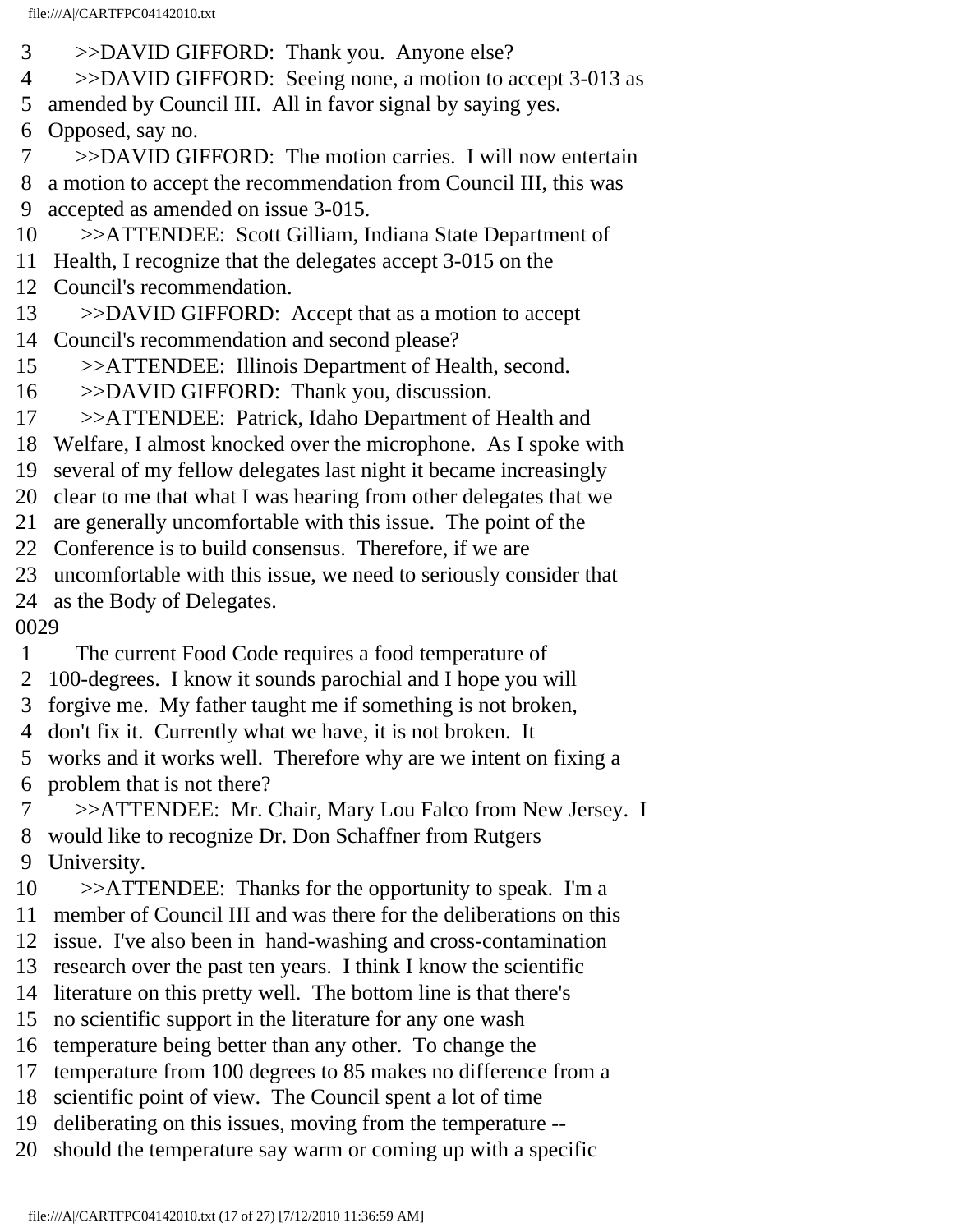- 21 temperature. For the purposes of helping you folks as an
- 22 enforcement aid, it would be important to have an actual number
- 23 there. Certainly, the science does not contradict 85 as the
- 24 temperature any more than it contradicts 100. The bottom line, 0030
- 1 you want people to be able to wash their hands and at a
- 2 comfortable temperature. Eighty-five does that as well as 100.
- 3 Thank you.
- 4 >>ATTENDEE: Tressa Madden, State Department of Health, I 5 would like to recognize Katie Swanson.
- 6 >>ATTENDEE: Katie Swanson with Ecolab, thank you for the 7 opportunity to address this issue as Dr. Schaffner indicated that 8 the temperature of the water for washing hands does not have a
- 9 scientific foundation for the efficacy. We are looking for
- 10 efficacy and getting people to wash hands. Yes, it works from a
- 11 regulator. You need to know that. There's water of some
- 12 temperature. The issue is that temperature of that water and
- 13 comfort level depends upon an individual and the setting. If you
- 14 are working in a colder room, the temperature is going to feel
- 15 warmer. It will not be comfortable. One hundred degrees may
- 16 very well be too darn hot. The fact that an establishment could
- 17 be marked down for a reason that is not based on scientific
- 18 efficacy is the issue that the industry is faced with. Making
- 19 sure that any finding on an inspection report is based on science
- 20 and will actually have a detriment to public health. The science
- 21 does not support this as a detriment to public health. I would
- 22 encourage you to vote in favor of the motion on the floor.
- 23 >>DAVID GIFFORD: Thank you. Anyone else?
- 24 >>ATTENDEE: Good morning, Kimberly Striker from Alaska. I 0031
- 1 would encourage the delegates to vote against this particular
- 2 issue. The reason for this is I think we are confusing the hand
- 3 wash requirement with a facility's requirement. We want the
- 4 capacity of the hand wash sink to be at least -- to be able to
- 5 get to a temperature of 100 degrees. We are not saying that
- 6 people need to wash their hands at 100 degrees. I agree with my
- 7 colleague in Idaho. If it is not broken, don't try and fix it.
- 8 I understand from the testimony in Council III that the
- 9 Association for the Manufacturers of Soap have recommended this
- 10 temperature of 100 degrees some years ago because they felt that
- 11 that was the ideal temperature for the detergents to be
- 12 activated.
- 13 >>DAVID GIFFORD: I think we have time for one more.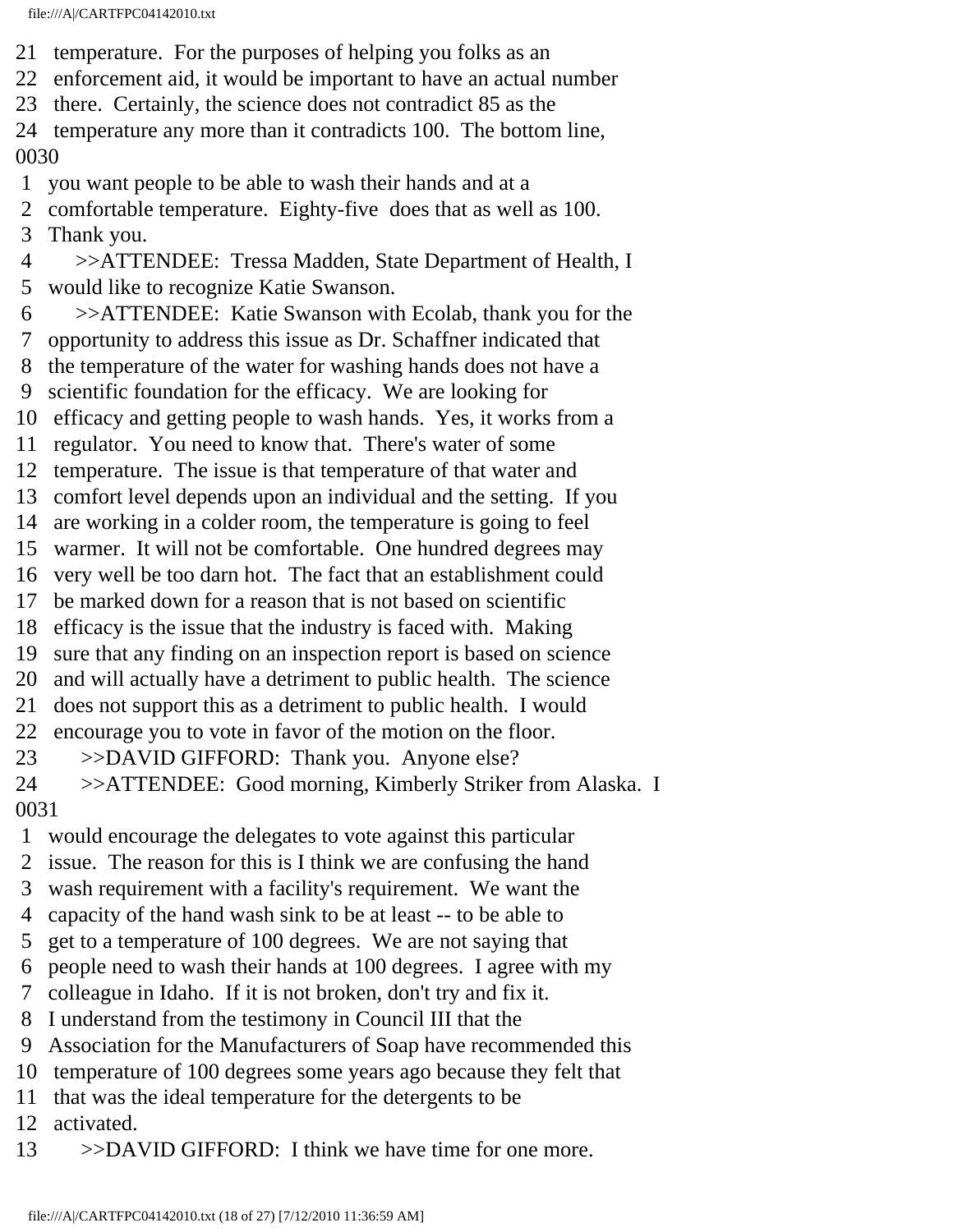- 14 >>ATTENDEE: Troy Huffman with the Nebraska Department of
- 15 Health. My number one concern would be the length of time
- 16 washing or the length of time for hand washing. If that
- 17 temperature of 85 degrees, which would be in some facilities the
- 18 minimum that we are going to want to reach, it becomes an issue
- 19 with the individual person wanting to wash their hands. One of
- 20 the key things that we all agree on is that 20-second hand wash.
- 21 If someone does not feel comfortable with the maximum that they
- 22 can reach at that sink of 85, and do not want to continue to wash
- 23 their hands because of that temperature. I think we need to go
- 24 ahead and remain the same and remain at 100. I would recommend 0032
- 1 that we vote no on this issue. Thank you.
- 2 >>DAVID GIFFORD: Thank you, I will call for a vote on this
- 3 motion. The motion is to accept Council's recommendation of
- 4 accepted as amended on issue number 3-015. All those in favor
- 5 signify by saying yes.
- 6 >>ATTENDEE: Yes.
- 7 >>DAVID GIFFORD: Opposed say no.
- 8 >>ATTENDEE: No.
- 9 >>DAVID GIFFORD: I will call for another hand vote please.
- 10 If you are in favor of this motion as given, please raise your
- 11 hand. Raise them high.
- 12 >>DAVID GIFFORD: I'm told by my Parliamentarian that we
- 13 have a majority of yeses. The motion carries. Thank you.
- 14 >>KEN ROSENWINKEL: For Part II of my report I would like to
- 15 submit to you that Council III has recommended no action on nine
- 16 issues.
- 17 >>DAVID GIFFORD: Does anybody wish to extract any of the 18 issues from Part II of Council III's Report.
- 19 >>ATTENDEE: Minnesota Department of Health, I would like 20 to extract 1-005.
- 21 >>ATTENDEE: Indiana, I second that motion. I apologize.
- 22 >>DAVID GIFFORD: We don't -- any other extraction from Part
- 23 II of Council III's Report. Hearing none, I'll entertain a
- 24 motion to accept the remainder.

- 1 >>ATTENDEE: What was the issue that was extracted? I heard 2 3-005.
- 3 >>DAVID GIFFORD: It is 1-005 which was moved to Council
- 4 III.
- 5 >>ATTENDEE: Excuse me, thank you.
- 6 >>DAVID GIFFORD: Again I'll entertain a motion to accept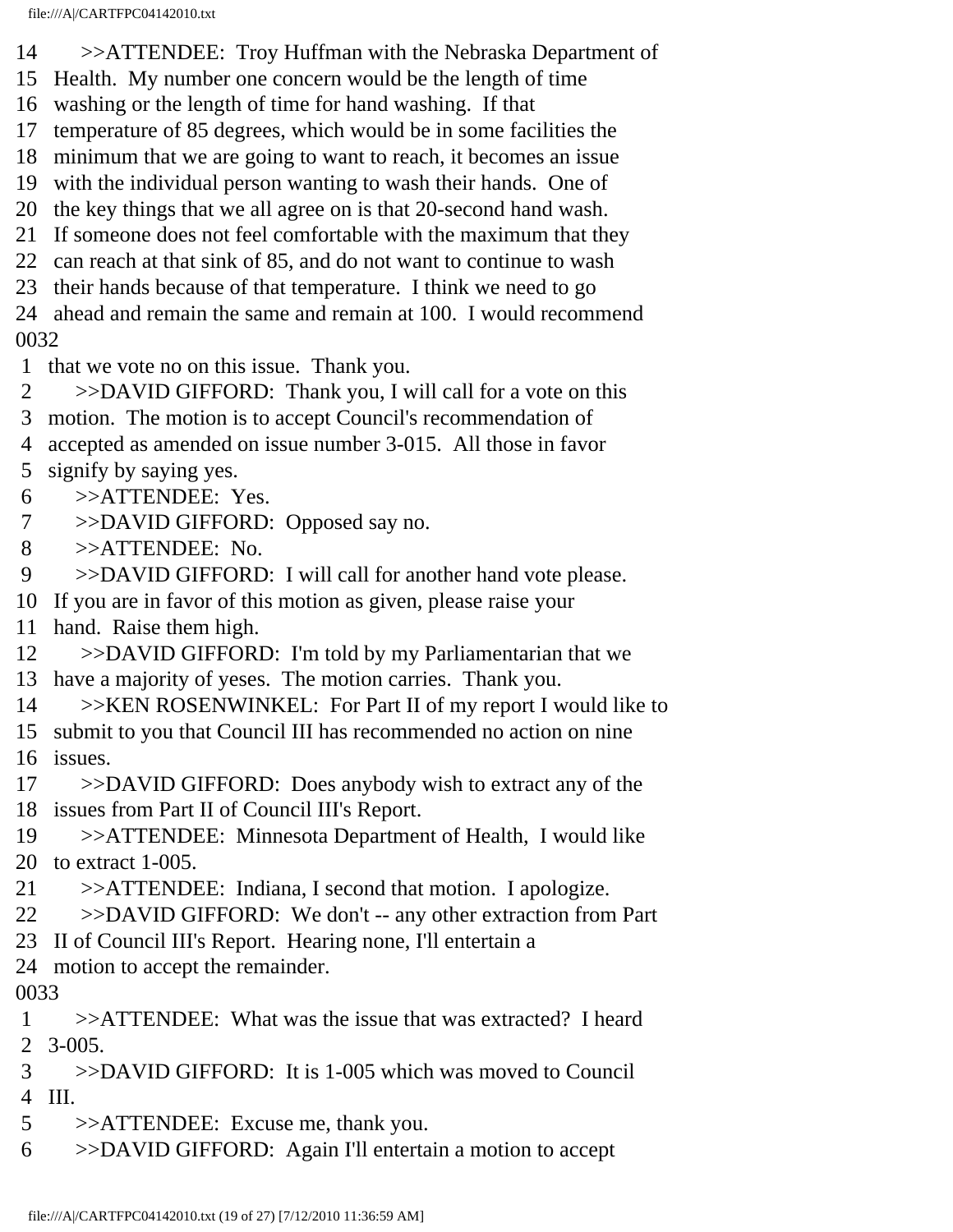- 7 the remainder of Count II of Council III's Report.
- 8 >>ATTENDEE: Department of Agriculture, I propose that we
- 9 accept the remainder of Council III's Report.
- 10 >>DAVID GIFFORD: Thank you, I have a motion.
- 11 >>ATTENDEE: Minnesota Department of Agriculture, I will
- 12 second that.
- 13 >>DAVID GIFFORD: Thank you, any discussion? All in favor
- 14 of accepting the remainder of Council III Part II Report.
- 15 Signify by saying yes.
- 16 >>ATTENDEE: Yes.
- 17 >>DAVID GIFFORD: Opposed, say no. The motion carries,
- 18 thank you. I'll entertain a motion to accept the no-action
- 19 recommendation from Council III of issue 1-005.
- 20 >>ATTENDEE: Mr. Chairman, Susan Parachini, Colorado
- 21 Department of Public Health, I make a motion that we accept
- 22 Council III's Report on issue 1-005.
- 23 >>DAVID GIFFORD: Thank you. Do I hear a second?
- 24 >>ATTENDEE: Joe Graham of Washington, I second.
- 0034
- 1 >>DAVID GIFFORD: Thank you, discussion.
- 2 >>ATTENDEE: Colleen Paulus, Minnesota Department of Public
- 3 Health. This is a public health issue and has been associated
- 4 with several outbreaks in the past. A few years ago in 2003 we
- 5 had a company that went door-to-door selling meats. In
- 6 2004 there was an outbreak in a restaurant. In 2007 there was
- 7 130,000 pounds of meat that involved 15 states and also
- 8 California had an outbreak at catered events. And in
- 9 2009 there's another current outbreak now. We understand that
- 10 the products don't come labeled. It was discussed quite a bit.
- 11 We would like to have this issue be reconsidered to the Executive
- 12 Board. The Board could work with the USDA in the labeling of
- 13 these products. I would encourage the delegates vote no to no
- 14 action and I would like to recognize Kristina Barlow from the
- 15 USDA.
- 16 >>ATTENDEE: This is Kristina Barlow from USDA Inspection
- 17 Service. I thank you for this opportunity to speak to the
- 18 delegates. USDA does recognize tenderized steak as being a
- 19 riskier product. Along the same lines as hamburger. We are
- 20 working on a proposed rule to identify these products in the
- 21 label. We would support sending a letter to the USDA in working
- 22 with us to making a recommendation.
- 23 >>DAVID GIFFORD: Thank you. Further discussion.
- 24 >>ATTENDEE: Scott Gilliam, Indiana State Department of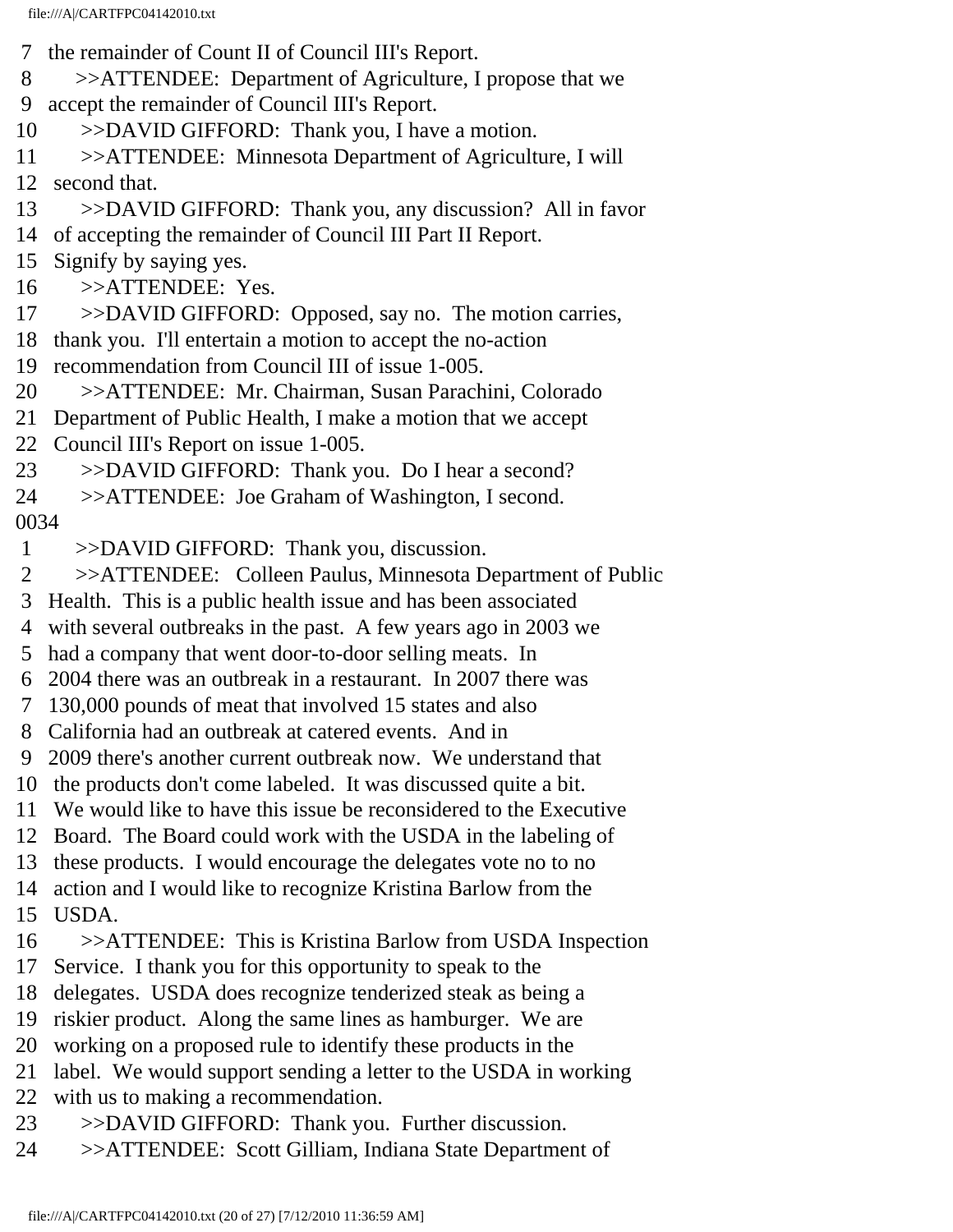- 1 Health. I would recognize that you recognize Don Sharp from the 2 CDC.
- 3 >>ATTENDEE: Thanks. Don Sharp, Food Safety Office at the
- 4 CDC. Timing is very important. Just as you were calling me I
- 5 was getting a call back, literally. I was notified last night
- 6 that this issue might be extracted. So I asked folks back at CDC
- 7 just to come up with a list like Minnesota did of outbreaks. So
- 8 that's the call on my Blackberry. I think our list would be
- 9 similar to what was already presented. We certainly agree that
- 10 there's evidence from numerous outbreaks that this is a problem.
- 11 And we encourage whatever appropriate action you could take to
- 12 help notify the public of the appropriate situation of the
- 13 increased risk, thank you. In a few minutes I'll go outside and
- 14 get the information for more exact numbers. Timing is
- 15 everything. I have the same difficulty getting information from
- 16 my people that everyone else has getting from CDC, thank you.
- 17 >>DAVID GIFFORD: Further discussion on this issue.
- 18 >>ATTENDEE: Dave Read with the Minnesota Department of
- 19 Agriculture. Since we've heard about the public health nature of
- 20 this, I would encourage the delegates to vote no so we can send
- 21 this action to the Board or send a letter or an appropriate
- 22 action to the USDA to help them move it along.
- 23 >>ATTENDEE: Colorado Department of Public Health and 24 Environment. I would urge the delegates to vote no. In Colorado 0036
- 1 we've had two outbreaks that I'm aware of from a tenderized
- 2 product at a chain restaurant. Individuals are not realizing
- 3 that they are tenderized products and they are becoming ill. It
- 4 is incumbent upon us to address the public health concern in as
- 5 timely a fashion as we can.
- 6 >>DAVID GIFFORD: Any other discussion? Hearing none, we'll
- 7 have a vote again to accept the no-action recommendation from
- 8 Council III of issue 1-005. All in favor, vote yes, and opposed,
- 9 vote no.
- 10 >>DAVID GIFFORD: Thank you. The motion does not pass.
- 11 Thank you, good job everyone (applause). I think that's a test.
- 12 If you can pass that test, you can pass the certified manager's
- 13 test. Next on the agenda, I will turn the podium over to the
- 14 presentation of our resolutions by our Resolutions Chair, Miss
- 15 Sharon Morris.
- 16 >>SHARON MORRIS: Thank you, Mr. Chair, and good morning to
- 17 everyone. Sorry I'm a little height challenged. First I want to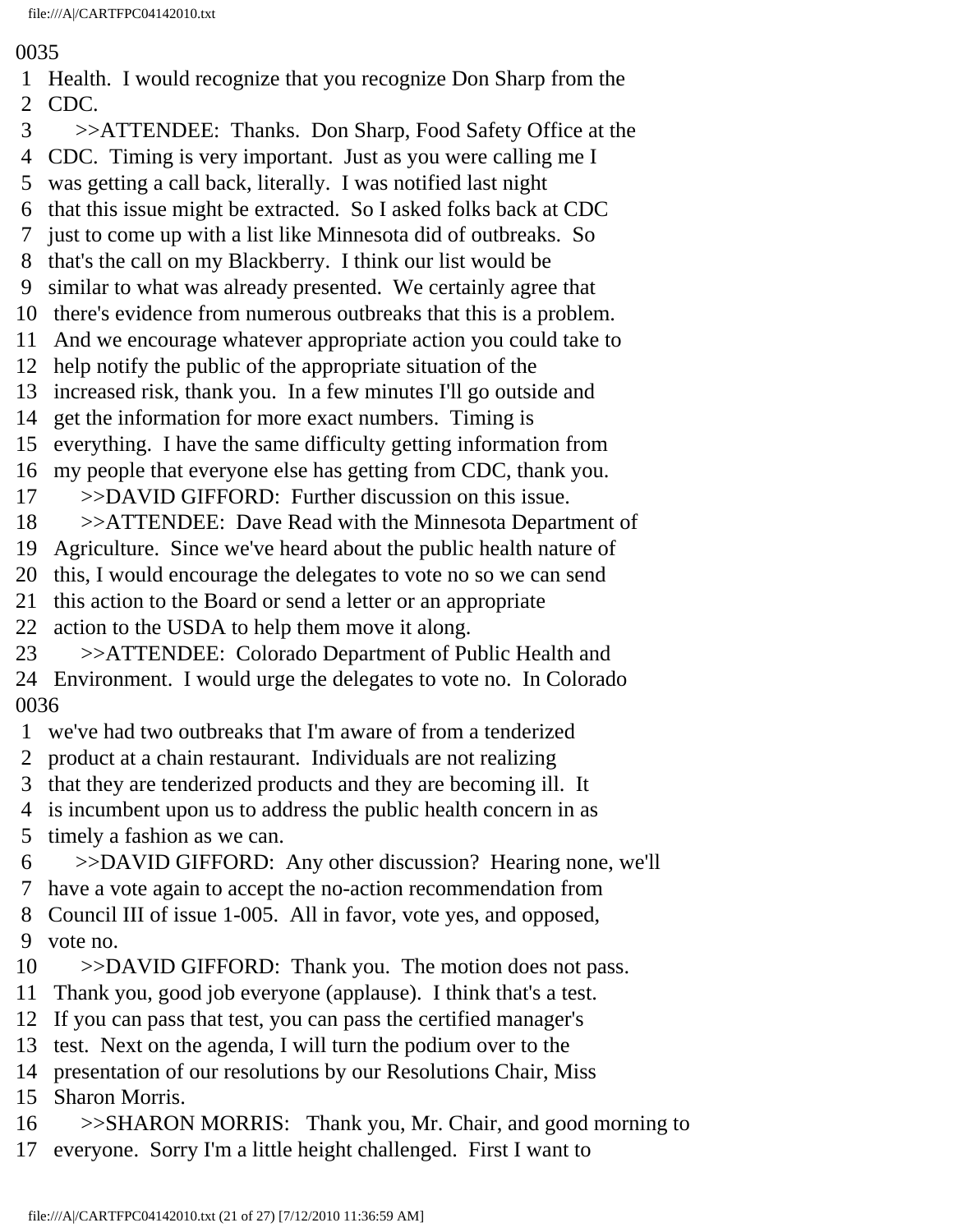- 18 thank all of the committee members on the Resolutions Committee.
- 19 Michael Roberson, Jane Griffith and I thank them for their
- 20 willingness to participate and assist. Secondly, I would like to
- 21 also thank all of the members of this conference that put forth
- 22 suggestions and ideas for resolutions that were outside the
- 23 committee. So several of our resolutions to be considered by the
- 24 Assembly today actually that came through the committee, but 0037
- 1 they were not generated by the committee. Thank you for those of
- 2 you who had interest in ideas and resolutions. I'm going to try
- 3 and keep this brief because I'm sure you all want to get out of
- 4 here and catch your flights and whatnot.
- 5 We have nine resolutions to put forward this year. I'm
- 6 going to try and summarize them briefly. The first resolution
- 7 proposed is one of appreciation for the Rhode Island Convention
- 8 Center and their staff, particularly Arlene Oliver, Amanda Gerund
- 9 and Marissa Musnik. I apologize in advance for butchering names.
- 10 Second resolution is one of the appreciation for the Westin
- 11 Providence Hotel and their staff. Particularly Mark Brown,
- 12 Deborah Palarch and Tamara Bouchard I think we can appreciate
- 13 that the Convention Center and hotel were excellently located. A
- 14 lot of activities within walking distance, the meetings seemed to
- 15 take place smoothly and efficiently. That takes a lot of work
- 16 behind the scenes to make that happen. Our accommodations were
- 17 comfortable and conducive. We all recognized the free
- 18 entertainment that we received from the acrobatic cheerleaders
- 19 from the petting zoo. I don't think we paid for those, though.
- 20 Both of these resolutions will be provided to the mentioned
- 21 individuals and posted in the proceedings of the Biennial
- 22 Meeting. Our third resolution is the appreciation of the entire
- 23 Local Arrangements Committee and especially co-Chairs Ernie
- 24 Julian from the Rhode Island Department of Health, Susan Wallace 0038
- 1 from Johnson & Wales University and Tom Nerney from the
- 2 Rhode Island Department of Health. As several have mentioned,
- 3 please express your appreciation to them. They put a lot of hard
- 4 work and effort into the arrangements for our meeting here. And
- 5 there was a lot of enthusiasm and hard work that gave us a good
- 6 taste of the New England flavor and their pride in Providence as
- 7 far as their arts and culinary scene.
- 8 If any of those Local Arrangements Committee members are in 9 the audience as well as the co-Chairs would they please stand and
- 10 be recognized (applause). I enjoyed the keynote address by the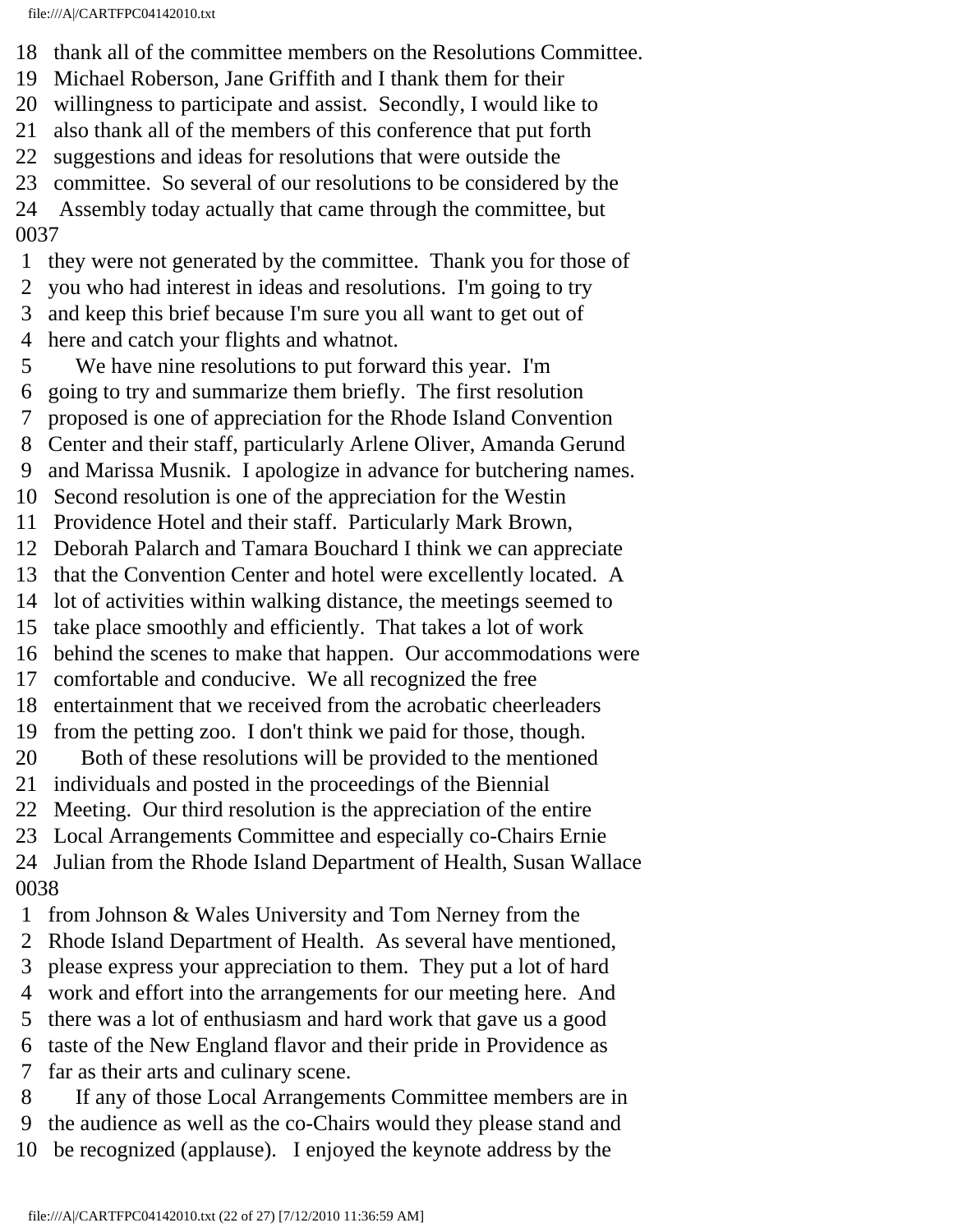- 11 chef. And I know that there were many that took advantage of the
- 12 tour at Johnson & Wales University. I'm sure we all appreciated
- 13 the wonderful chocolates we got in our bags when we first
- 14 arrived.
- 15 Our fourth resolution is in recognition of all of the
- 16 Conference sponsors. Again, we all know that this conference
- 17 would not be the success that it is without our sponsors'
- 18 support. Despite the economy we did have another record year in
- 19 sponsorship. I think that further confirms the important work
- 20 that this body does related to food safety.
- 21 At this time, I think it is important that we acknowledge
- 22 those sponsors. So I'll read the list of sponsors that we had.
- 23 There were four sponsorship levels: Titanium, gold, silver and
- 24 bronze. Titanium-level sponsors included: Ahold USA, ChemStar 0039
- 1 Corporation, Darden Restaurants Incorporated, DelHaize which
- 2 includes Hannaford Supermarkets & Sweetbay Supermarket, Foodways,
- 3 Ecolab and the Food Marketing Institute, The Food Safety
- 4 Solutions, Jetro Restaurant Depot, Johnson Diversey, Kroger
- 5 Company, National Registry of Food Safety Professionals and NFS
- 6 International, Procter & Gamble, Sani Professional, SuperValu,
- 7 Target, Wal-Mart Stores Incorporated and Yum Brands,
- 8 Incorporated.
- 9 If there are members in the audience that represent all of
- 10 those sponsorships, please stand and be recognized (applause).
- 11 Our gold-level sponsors were Brinker, Burger King Corporation,
- 12 CKE Restaurants which is Hardees and Carl's, Garrison Enterprises
- 13 Incorporated, The International Food Protection Training
- 14 Institute, Publix Super Markets Incorporated, the Rhode Island
- 15 Environmental Health Association, the National Restaurant
- 16 Association and Underwriters Laboratories. If there's anyone in
- 17 the audience representing those folks, please stand (applause).
- 18 Our silver-level sponsors: American Specialties
- 19 Incorporated, Big Y Foods Incorporated, the Coca-Cola Company,
- 20 Daves Marketplace, Giant Food of Maryland, the International
- 21 Association for Food Protection, Meijer Incorporated, Orkin
- 22 Commercial Services, Schnucks, Sodexo, Steritech, Stop & Shop,
- 23 the Mohegan Tribe, Wegman's Wholefood Markets, and WinCo Foods.
- 24 And our bronze-level sponsors: Lapuck Laboratories. If there are 0040
- 1 individuals representing those sponsorships, please stand and be
- 2 recognized (applause). Again, I think we all recognize that this
- 3 Conference would not be the success that it is without those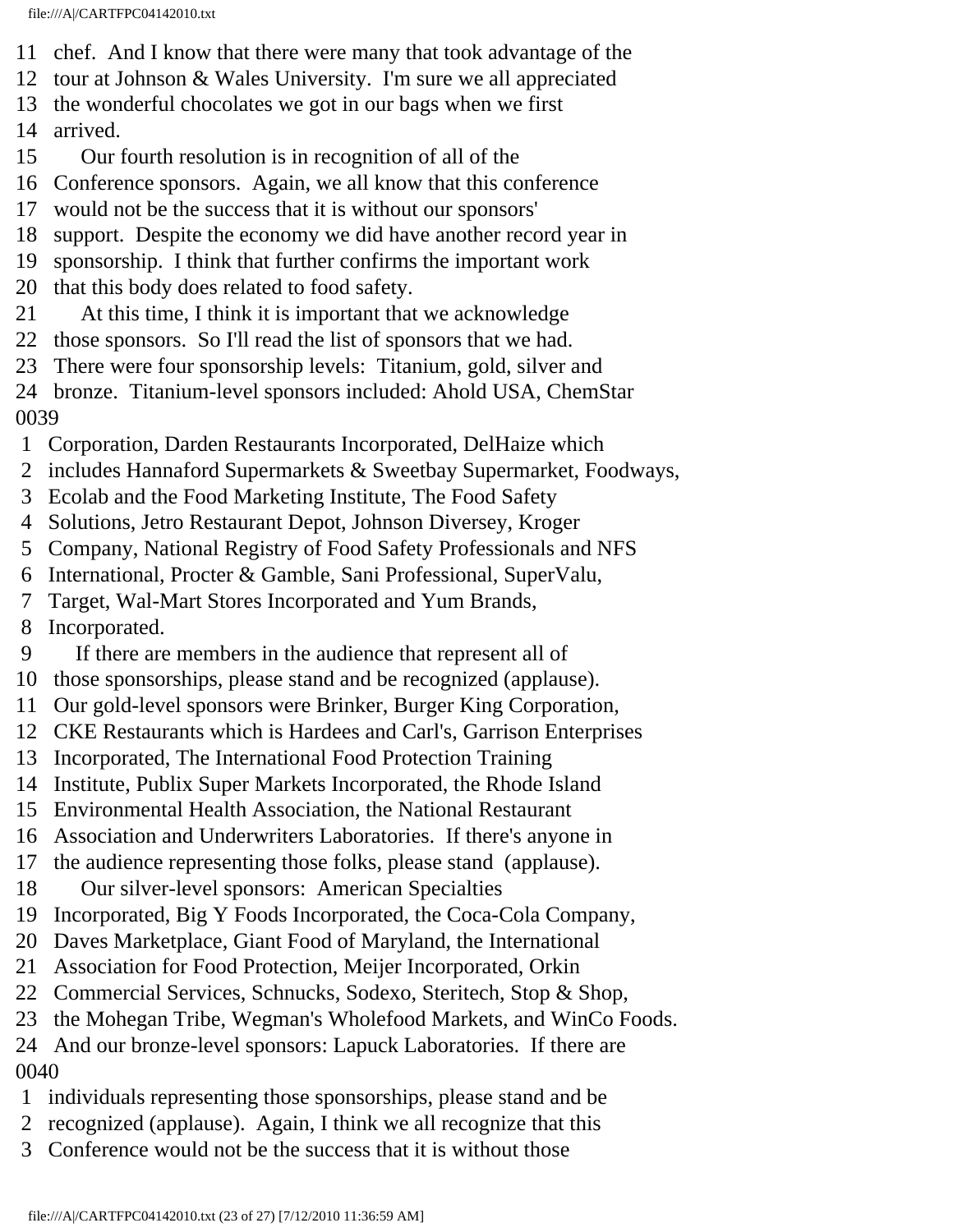4 sponsors. Please take the time to thank them.

 5 Our fifth resolution is in recognition of an individual, I 6 think most of us know. She's not here. It would be for Shirley 7 Baum. She's dedicated many years of service and commitment to 8 public health and food safety and to the Conference for Food 9 Protection. She's been a participating member of this conference 10 for over 15 years and has been active on committees, councils and 11 as a delegate when working for Illinois and Minnesota Departments 12 of Agriculture. Recently, she's retired from the Food & Drug 13 Administration and Shirley has displayed professionalism and 14 balanced leadership while serving as the National Food Code 15 Standard. The resolution is just a recognition of her years of 16 service and it would be sent to Shirley Baum published in the 17 proceedings of this meeting. Our sixth resolution is for an 18 individual that we all know. That would be Fred Reimers. Fred 19 has spent 45 years of selfless dedication of commitment and 20 excellence to food safety. He has been a member of this 21 conference since 1994 and has served with the distinction as a 22 council member and member of the Executive Board. Fred has 23 represented retail grocers, including H-E-B and the Food 24 Marketing Institute with professionalism and integrity. Fred has 0041

 1 earned the utmost respect and affection of all members of this 2 conference regardless of constituency. We want to recognize him 3 and thank him for his dedication and contributions. Fred is 4 here. We would like him to stand and be recognized (applause). 5 Our seventh resolution was brought forth by a member of the 6 Conference. Basically, this resolution is in support of the 7 International Food Protection Training Institute. Since that's 8 such a mouthful, I'll refer to that as the IFPTI from now on. 9 Because Regulatory Food Safety Inspection Officers require a 10 thorough understanding of food safety principles, practices and 11 law, and the voluntary National Retail Food Programs Standards 12 has set a minimum training standard for Food Safety Inspection 13 Officers, and in recognition of the lack of resources that many 14 state and local and tribal partners have to conduct such 15 training, the IFPTI in partnership with The Association for Food 16 and Drug Officials and the FDA, have provided no-cost training to 17 over 300 individuals in over 30 states and expects to train 1,000 18 more individuals in 2010 and 2,000 to 3,000 individuals in 2011. 19 The resolution is asking that the Conference support the efforts 20 of The International Food Protection Training Institute in 21 assisting states, locals and tribal food safety agencies and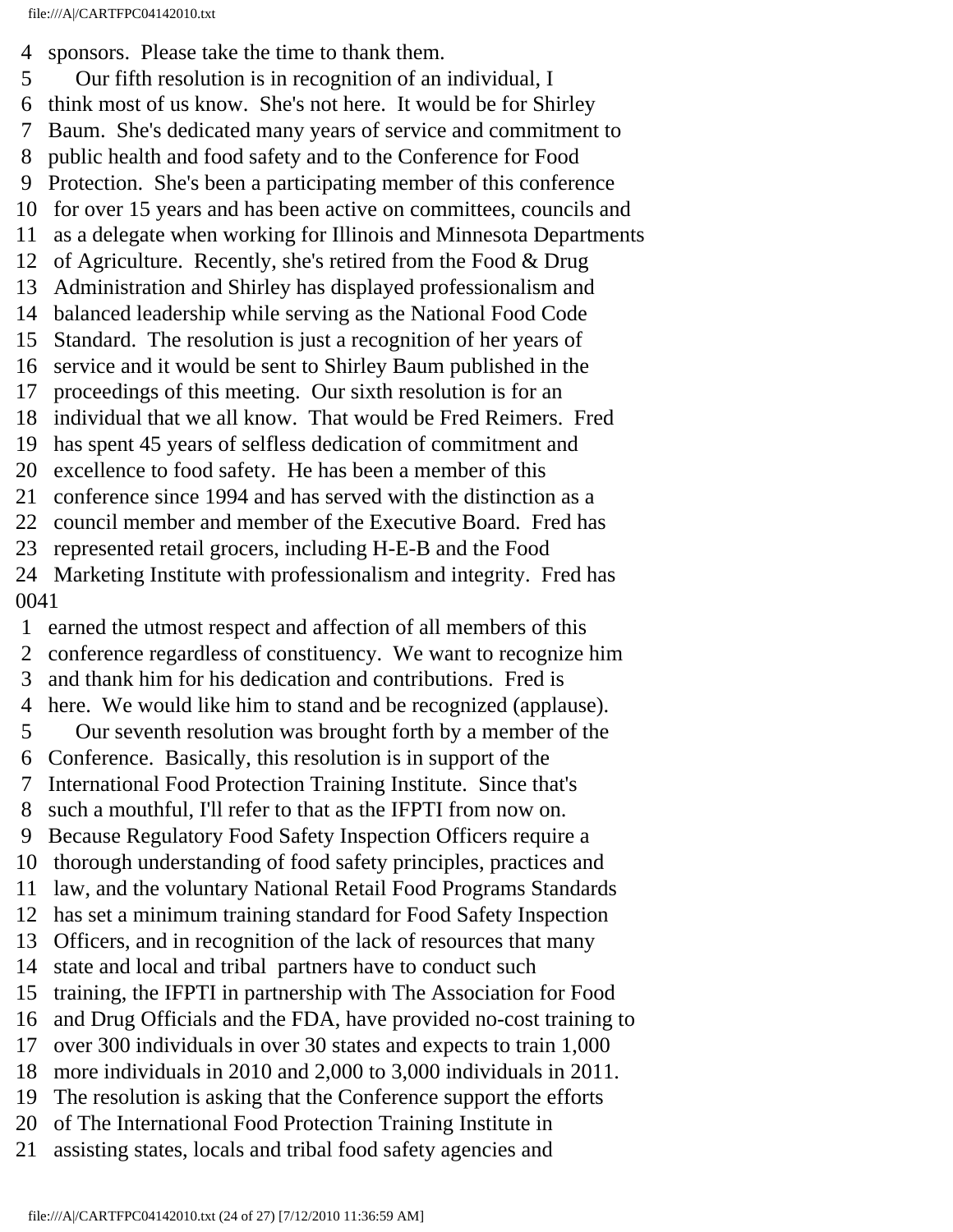22 developing and providing this career-spanning training in food

23 safety.

- 24 If approved, the resolution will be published in the 0042
- 1 Conference proceedings. And then the last two resolutions, of
- 2 course are one to express our appreciation to our Vice Chair
- 3 Mr. John Gurrisi for his distinguished service. The Conference
- 4 would like to thank John for his assistance and for the Executive
- 5 Board for his professionalism and valuable skills to the members
- 6 of the Conference. If we could take a moment to thank Mr. John
- 7 Gurrisi.
- 8 Last but not least, our final resolution is in appreciation
- 9 for the service of Mr. David Gifford as our Chair of
- 10 2010 Conference for Food Protection. David has displayed a
- 11 superb level of professional, balanced leadership, organizational
- 12 skills -- keeping us all on track-- and patience during the last
- 13 two years as Chair. David has given unselfishly of his time,
- 14 energy and sometimes personal resources to serve this conference
- 15 and has been greatly appreciated. The Vice Chair will make a
- 16 presentation.
- 17 >>JOHN GURRISI: As we all know David has given a lot of his
- 18 time to the Conference, more time than any of us can comprehend
- 19 and certainly, we want to recognize him for all of the time he
- 20 has given. Unfortunately, we don't have a gold watch for David,
- 21 but we do have a very nice timepiece and thermometer and
- 22 barometer in there. He's truly a dedicated professional. Thank
- 23 you, David.
- 24 Mr. Chair, that's all of the resolutions offered for the

- 1 Assembly's consideration.
- 2 >>DAVID GIFFORD: Thank you and believe me as nice as those
- 3 words are, I do very little compared to both the rest of the
- 4 people up here on this stage and that Local Arrangements
- 5 Committee and all of the other people that did a lot of hard
- 6 work. It is easy being the Chair of such great professionals. I
- 7 have been told that I need to formally ask for a motion and
- 8 acceptance by the delegates of the three resolutions recognizing
- 9 Fred Reimers, Shirley Baum and IFPTI. I entertain a motion to
- 10 accept those resolutions at this time.
- 11 >>ATTENDEE: Minnesota Department of Agriculture, I move
- 12 that we accept the proposals.
- 13 >>DAVID GIFFORD: Thank you. Second.
- 14 >>ATTENDEE: Washington, I second.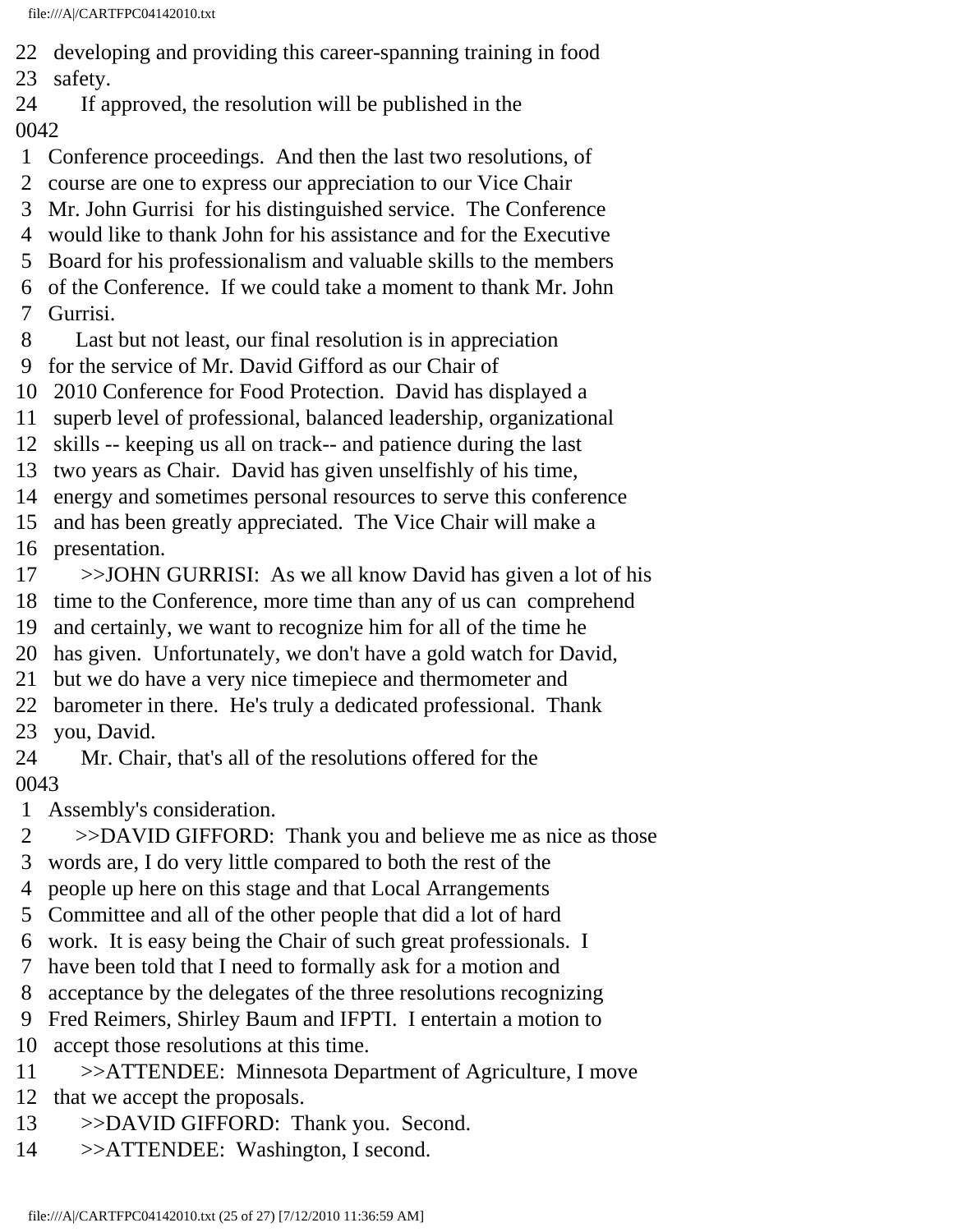15 >>DAVID GIFFORD: Thank you, any discussion? All those in 16 favor, signify yes. Opposed, say no. The motion carries.

- 17 Mr. Reimers, will you please come up here. We have a small token
- 18 of appreciation for Mr. Reimers. Fred is someone that has been--
- 19 as it has been said already-- it has been a great example of what
- 20 this conference is all about. I've been involved with this
- 21 conference for a dozen years now and Fred is one of those people
- 22 that when you come and you listen to council meetings and if you
- 23 can't see the name cards or the people on the Council, you don't
- 24 necessarily know if Fred represents one constituency or another

- 1 because he speaks to the issue and the public health importance
- 2 of the issue and in true spirit of what this conference is all
- 3 about, tries to reach consensus on important public-health
- 4 issues. I think that as an example to all of us I would like to
- 5 extend my thanks and appreciation to Fred (applause).
- 6 >>FRED REIMERS: Talk about being humble. It is well
- 7 appreciated and a total surprise. This is my last CFP. I'm
- 8 officially retiring after this year after 45 years. I think it
- 9 is time to move on. I was really happy to see the hands raised
- 10 for the number of new members. This organization needs the new
- 11 lifeblood every year. Those of us that have served in the past
- 12 need to move on to make way for the new ones. I encourage
- 13 everyone to keep that focus and ensure food safety for the
- 14 public. Thank you very much for this honor (applause).
- 15 >>DAVID GIFFORD: Keeping with the spirit of the opening
- 16 session, maybe we could just refer to him as Deacon Reimers from
- 17 now on. Okay. It is now my pleasure to announce, to formally
- 18 announce, your new Chair and Co-chair for the 2012-- excuse me,
- 19 Chair and Vice Chair-- 2012 Conference for Food Protection
- 20 Biennial Meeting in Indianapolis, Indiana. Your new Conference
- 21 Chair is Mary Fandrey from the State of Missouri. Good luck,
- 22 Mary. Our new Conference Vice Chair for the 2012 Conference and
- 23 the Executive Board for the next two years is Michael Roberson.
- 24 He's from Publix Super Markets where shopping is a pleasure. Did 0045
- 1 I get that right, Michael?
- 2 >>MICHAEL: You got it.
- 3 >>DAVID GIFFORD: One more reminder the committee books are
- 4 in the back of the room. You will be sent e-mails reminding you
- 5 about signing up for committees. Pay attention to our e-mails
- 6 and website for specific timelines over the next few months and
- 7 years as we move through, again you will be given an e-mail